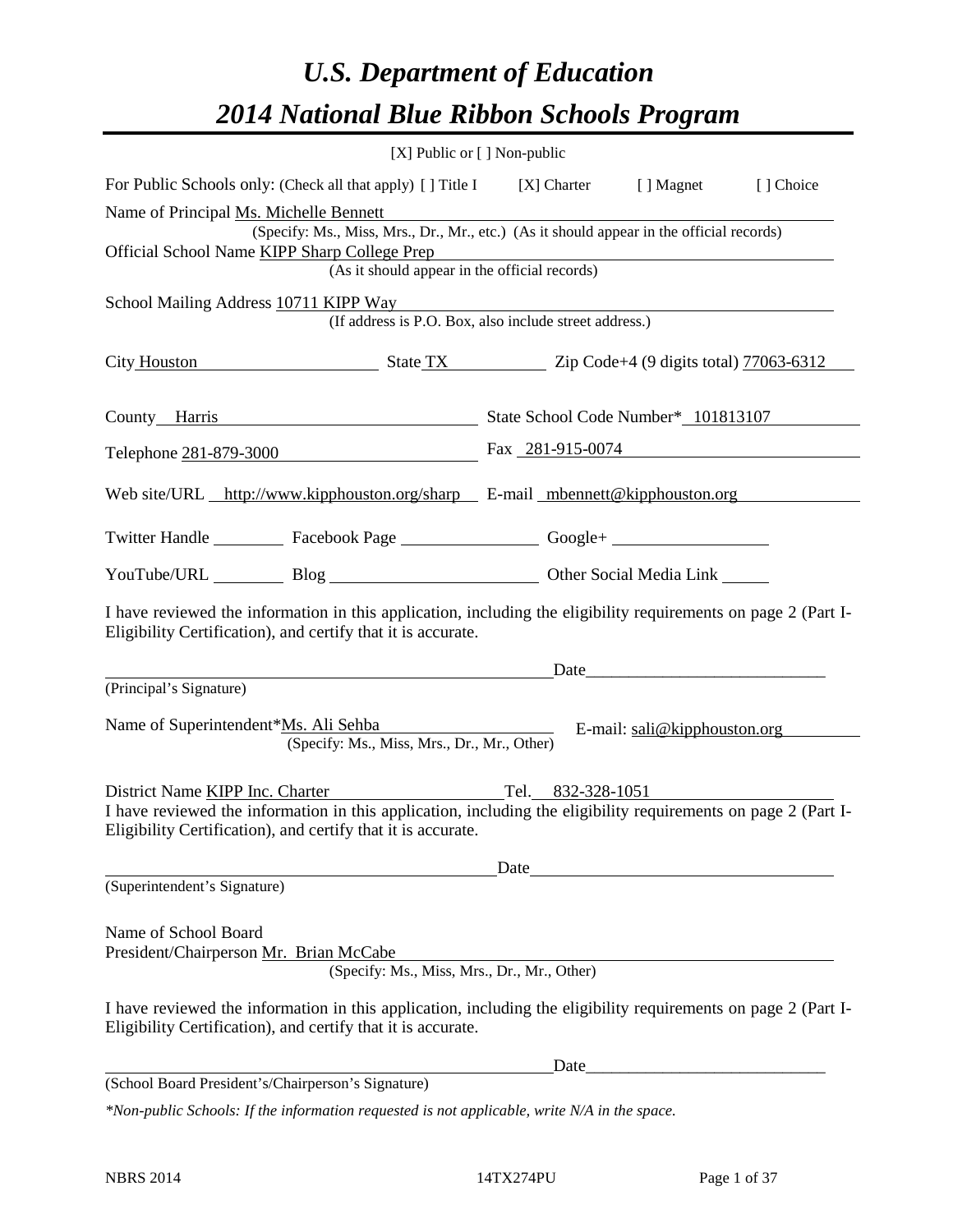#### **Include this page in the school's application as page 2.**

The signatures on the first page of this application (cover page) certify that each of the statements below concerning the school's eligibility and compliance with U.S. Department of Education, Office for Civil Rights (OCR) requirements is true and correct.

- 1. The school configuration includes one or more of grades K-12. (Schools on the same campus with one principal, even a K-12 school, must apply as an entire school.)
- 2. The school has made its Annual Measurable Objectives (AMOs) or Adequate Yearly Progress (AYP) each year for the past two years and has not been identified by the state as "persistently dangerous" within the last two years.
- 3. To meet final eligibility, a public school must meet the state's AMOs or AYP requirements in the 2013-2014 school year and be certified by the state representative. Any status appeals must be resolved at least two weeks before the awards ceremony for the school to receive the award.
- 4. If the school includes grades 7 or higher, the school must have foreign language as a part of its curriculum.
- 5. The school has been in existence for five full years, that is, from at least September 2008 and each tested grade must have been part of the school for the past three years.
- 6. The nominated school has not received the National Blue Ribbon Schools award in the past five years: 2009, 2010, 2011, 2012, or 2013.
- 7. The nominated school has no history of testing irregularities, nor have charges of irregularities been brought against the school at the time of nomination. The U.S. Department of Education reserves the right to disqualify a school's application and/or rescind a school's award if irregularities are later discovered and proven by the state.
- 8. The nominated school or district is not refusing Office of Civil Rights (OCR) access to information necessary to investigate a civil rights complaint or to conduct a district-wide compliance review.
- 9. The OCR has not issued a violation letter of findings to the school district concluding that the nominated school or the district as a whole has violated one or more of the civil rights statutes. A violation letter of findings will not be considered outstanding if OCR has accepted a corrective action plan from the district to remedy the violation.
- 10. The U.S. Department of Justice does not have a pending suit alleging that the nominated school or the school district as a whole has violated one or more of the civil rights statutes or the Constitution's equal protection clause.
- 11. There are no findings of violations of the Individuals with Disabilities Education Act in a U.S. Department of Education monitoring report that apply to the school or school district in question; or if there are such findings, the state or district has corrected, or agreed to correct, the findings.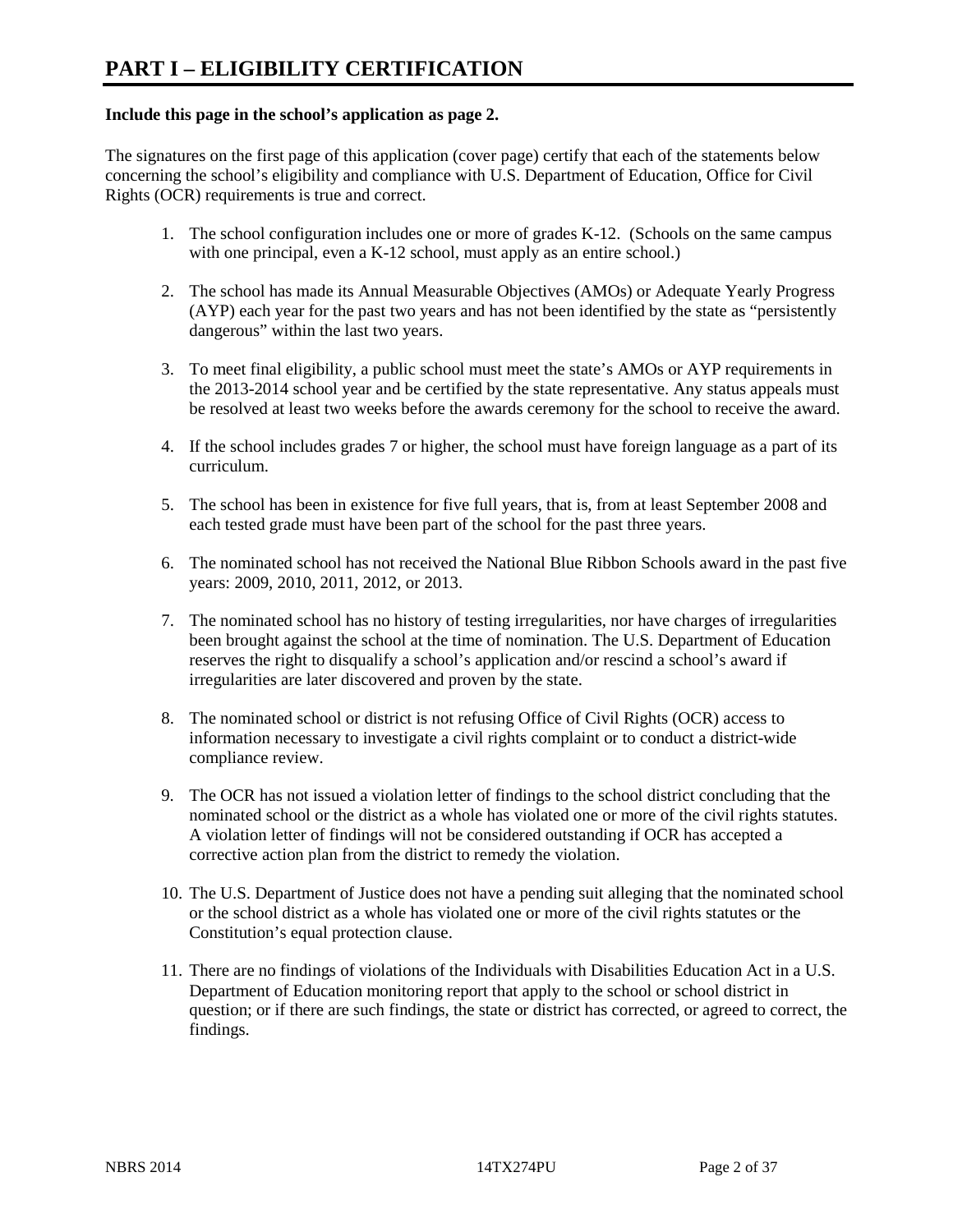## **PART II - DEMOGRAPHIC DATA**

#### **All data are the most recent year available.**

**DISTRICT** (Question 1 is not applicable to non-public schools)

| -1. | Number of schools in the district<br>(per district designation): | 8 Elementary schools (includes K-8)<br>10 Middle/Junior high schools<br>4 High schools |
|-----|------------------------------------------------------------------|----------------------------------------------------------------------------------------|
|     |                                                                  | $0 K-12$ schools                                                                       |

22 TOTAL

**SCHOOL** (To be completed by all schools)

- 2. Category that best describes the area where the school is located:
	- [X] Urban or large central city
	- [ ] Suburban with characteristics typical of an urban area
	- [ ] Suburban
	- [ ] Small city or town in a rural area
	- [ ] Rural
- 3. 1 Number of years the principal has been in her/his position at this school.
- 4. Number of students as of October 1 enrolled at each grade level or its equivalent in applying school:

| Grade           | # of         | # of Females | <b>Grade Total</b> |
|-----------------|--------------|--------------|--------------------|
|                 | <b>Males</b> |              |                    |
| <b>PreK</b>     | 141          | 146          | 287                |
| K               | 73           | 63           | 136                |
| $\mathbf{1}$    | 78           | 60           | 138                |
| $\overline{2}$  | 57           | 46           | 103                |
| 3               | 54           | 53           | 107                |
| 4               | 43           | 55           | 98                 |
| 5               | 0            | $\Omega$     | $\theta$           |
| 6               | $\theta$     | 0            | 0                  |
| 7               | 0            | 0            | 0                  |
| 8               | $\theta$     | 0            | 0                  |
| 9               | $\theta$     | 0            | 0                  |
| 10              | 0            | 0            | 0                  |
| 11              | 0            | 0            | 0                  |
| 12              | 0            | 0            | 0                  |
| <b>Total</b>    | 446          | 423          | 869                |
| <b>Students</b> |              |              |                    |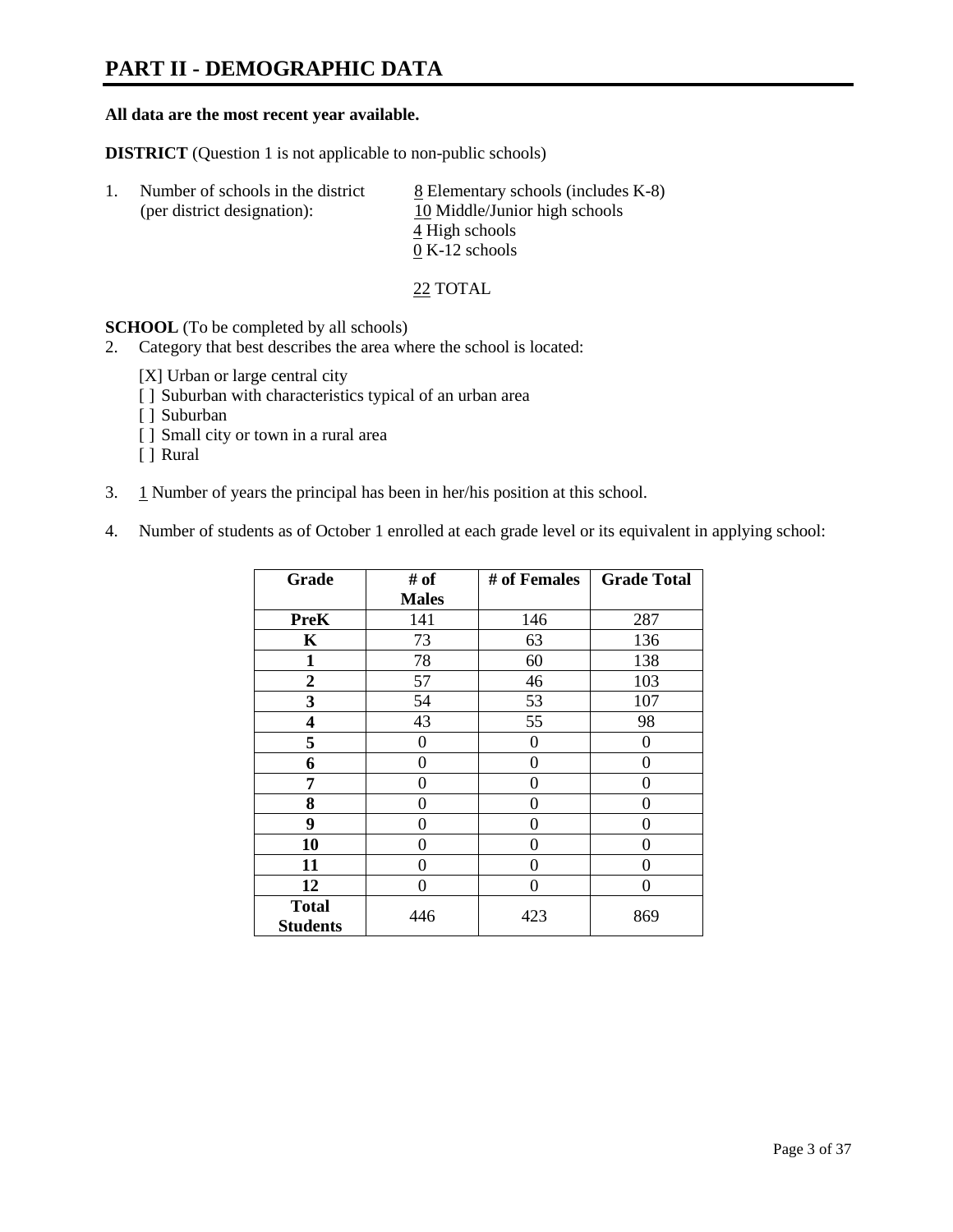the school: 3 % Asian

5. Racial/ethnic composition of  $1\%$  American Indian or Alaska Native 15 % Black or African American 80 % Hispanic or Latino 0 % Native Hawaiian or Other Pacific Islander 1 % White 0 % Two or more races **100 % Total**

(Only these seven standard categories should be used to report the racial/ethnic composition of your school. The Final Guidance on Maintaining, Collecting, and Reporting Racial and Ethnic Data to the U.S. Department of Education published in the October 19, 2007 *Federal Register* provides definitions for each of the seven categories.)

6. Student turnover, or mobility rate, during the  $2012 - 2013$  year:  $1\%$ 

This rate should be calculated using the grid below. The answer to (6) is the mobility rate.

| <b>Steps For Determining Mobility Rate</b>         | Answer |
|----------------------------------------------------|--------|
| (1) Number of students who transferred to          |        |
| the school after October 1, 2012 until the         | 8      |
| end of the school year                             |        |
| (2) Number of students who transferred             |        |
| <i>from</i> the school after October 1, 2012 until |        |
| the end of the 2012-2013 school year               |        |
| (3) Total of all transferred students [sum of      | 9      |
| rows $(1)$ and $(2)$ ]                             |        |
| (4) Total number of students in the school as      | 869    |
| of October 1                                       |        |
| $(5)$ Total transferred students in row $(3)$      | 0.010  |
| divided by total students in row (4)               |        |
| $(6)$ Amount in row $(5)$ multiplied by 100        |        |

7. English Language Learners (ELL) in the school: 85 %

735 Total number ELL

Number of non-English languages represented: 19 Specify non-English languages: Afrikaans (Taal), Amharic, Arabic, Ethiopic, Hindi, Ibo/Igbo, Kannada (Kanarese), Malayalam, Mandarin, Marathi, Portuguese, Romanian, Spanish, Tamil, Telugu (Telegu), Tigrinya, Urdu, Vietnamese, Yoruba.

8. Students eligible for free/reduced-priced meals: 96 %

Total number students who qualify: 836

If this method is not an accurate estimate of the percentage of students from low-income families, or the school does not participate in the free and reduced-priced school meals program, supply an accurate estimate and explain how the school calculated this estimate.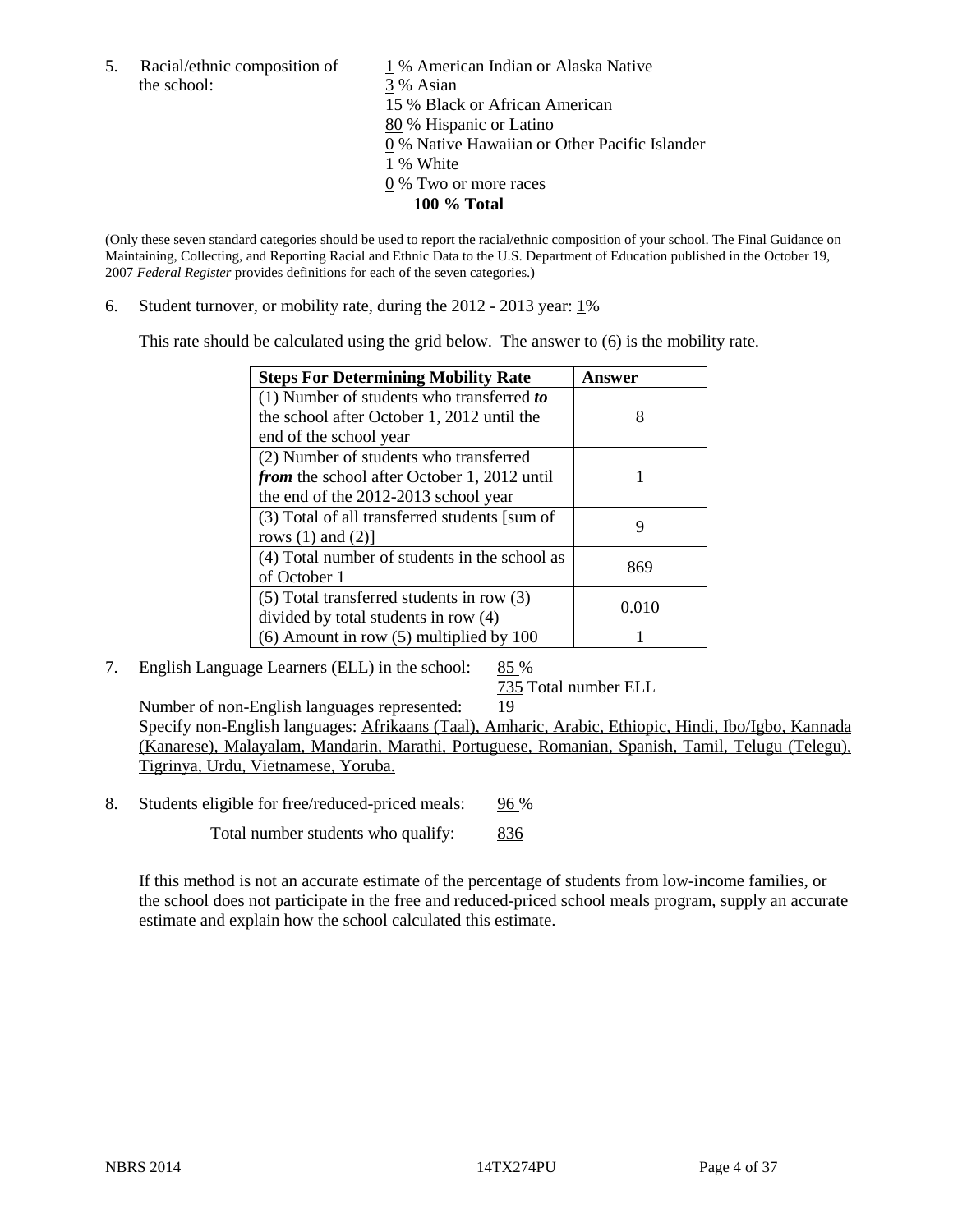13 Total number of students served

Indicate below the number of students with disabilities according to conditions designated in the Individuals with Disabilities Education Act. Do not add additional categories.

| 1 Autism                | 0 Orthopedic Impairment                 |
|-------------------------|-----------------------------------------|
| 0 Deafness              | 2 Other Health Impaired                 |
| 0 Deaf-Blindness        | 2 Specific Learning Disability          |
| 0 Emotional Disturbance | 11 Speech or Language Impairment        |
| 0 Hearing Impairment    | 0 Traumatic Brain Injury                |
| 0 Mental Retardation    | 0 Visual Impairment Including Blindness |
| 0 Multiple Disabilities | 0 Developmentally Delayed               |
|                         |                                         |

10. Use Full-Time Equivalents (FTEs), rounded to nearest whole numeral, to indicate the number of personnel in each of the categories below:

|                                       | <b>Number of Staff</b> |
|---------------------------------------|------------------------|
| Administrators                        | З                      |
| Classroom teachers                    | 30                     |
| Resource teachers/specialists         |                        |
| e.g., reading, math, science, special |                        |
| education, enrichment, technology,    |                        |
| art, music, physical education, etc.  |                        |
| Paraprofessionals                     | 12                     |
| Student support personnel             |                        |
| e.g., guidance counselors, behavior   |                        |
| interventionists, mental/physical     |                        |
| health service providers,             | 6                      |
| psychologists, family engagement      |                        |
| liaisons, career/college attainment   |                        |
| coaches, etc.                         |                        |
|                                       |                        |

11. Average student-classroom teacher ratio, that is, the number of students in the school divided by the FTE of classroom teachers, e.g.,  $22:1$   $24:1$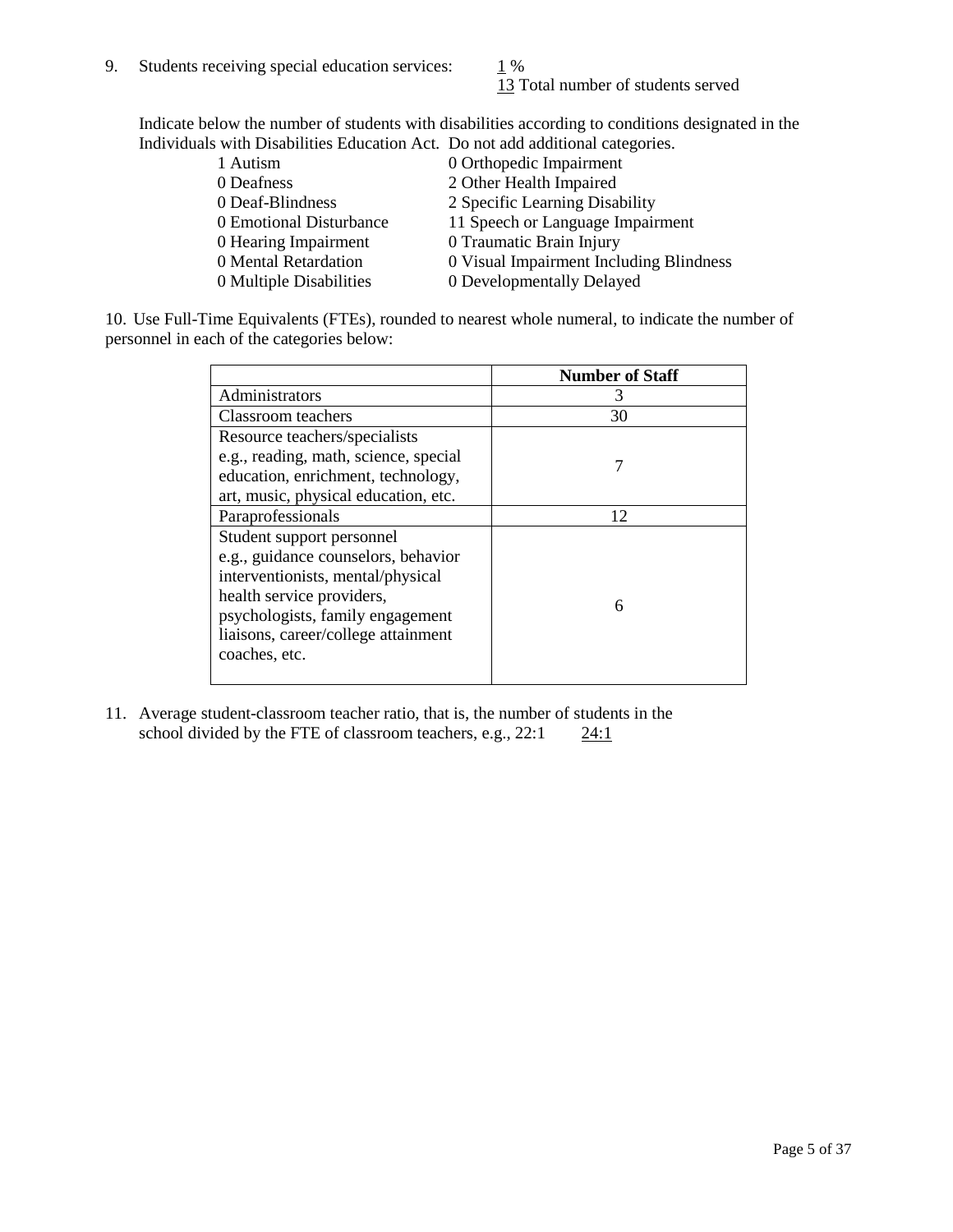12. Show daily student attendance rates. Only high schools need to supply yearly graduation rates.

| <b>Required Information</b> | 2012-2013 | 2011-2012 | 2010-2011 | 2009-2010 | 2008-2009 |
|-----------------------------|-----------|-----------|-----------|-----------|-----------|
| Daily student attendance    | 77%       | 98%       | 98%       | 98%       | 98%       |
| High school graduation rate | 0%        | 9%        | 0%        | 0%        | 0%        |

#### 13. **For schools ending in grade 12 (high schools)**

Show percentages to indicate the post-secondary status of students who graduated in Spring 2013

| <b>Post-Secondary Status</b>                  |    |
|-----------------------------------------------|----|
| Graduating class size                         |    |
| Enrolled in a 4-year college or university    | 0% |
| Enrolled in a community college               | 0% |
| Enrolled in career/technical training program | 0% |
| Found employment                              | 0% |
| Joined the military or other public service   | 0% |
| <b>)</b> ther                                 | 2% |

14. Indicate whether your school has previously received a National Blue Ribbon Schools award.  $Yes$  No  $X$ 

If yes, select the year in which your school received the award.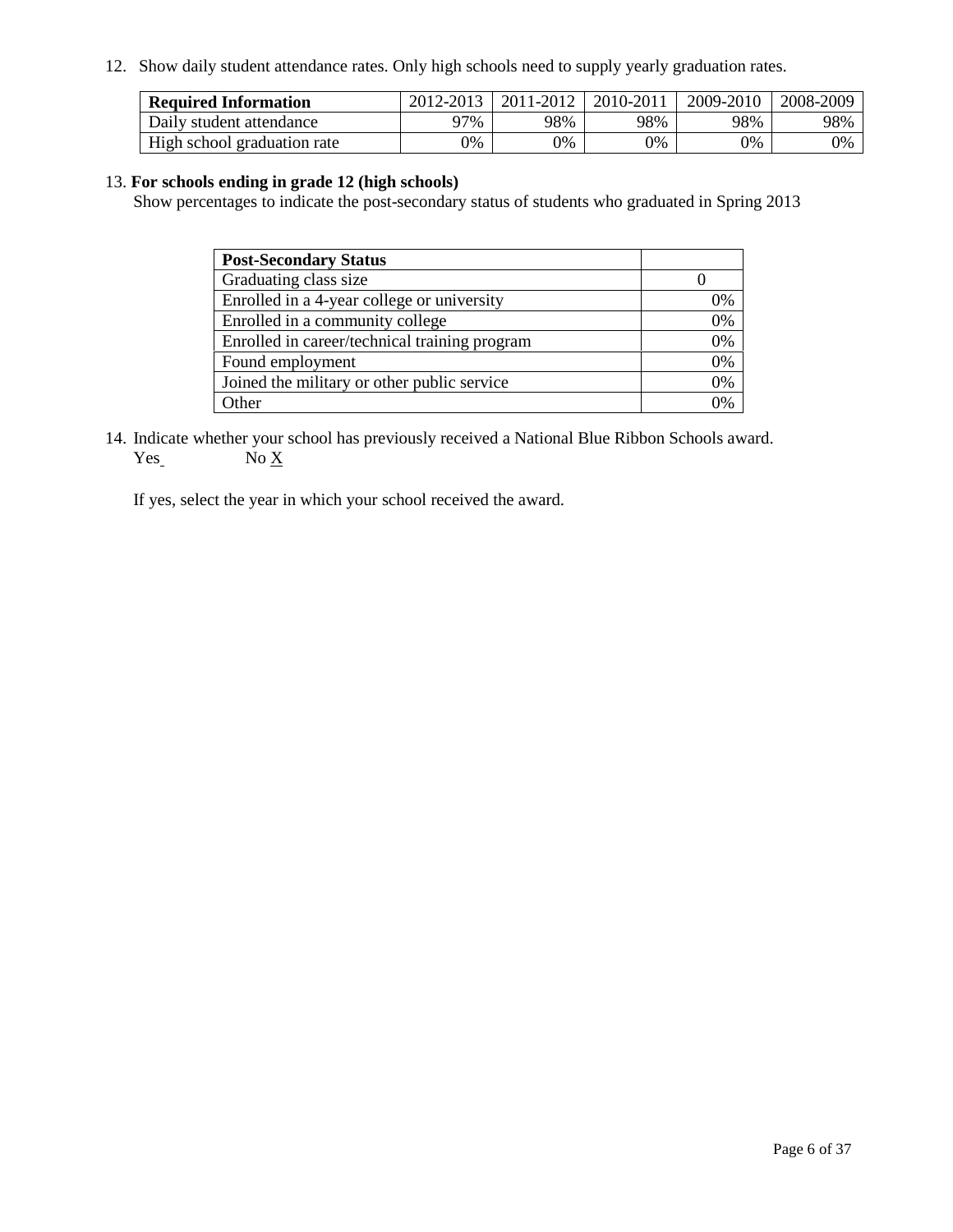## **PART III – SUMMARY**

KIPP SHARP is a college preparatory open-enrollment elementary public charter school within the national Knowledge is Power Program (KIPP) network and the KIPP Houston Public Schools district. Founded in 2008, this school serves pre-kindergarten through fourth grade, and students gain admission to the campus by participating in an open seat lottery. KIPP SHARP espouses a specific set of values known as the HEART Values – an acronym which stands for Honor, Explore with Enthusiasm, Always with Excellence, Ready to Try Again, and Together. The school's mission is to create a beautiful environment where children are invited, motivated and supported to explore learning, while falling in love with both learning and life. The KIPP Houston region and KIPP SHARP focuses heavily on college readiness and completion, which has translated to significantly higher four-year degree completion rates for KIPP students (50%), as compared to their peers of the same socioeconomic background (8%).

KIPP SHARP embraces the belief that an outstanding primary school education lays the foundation for future academic success. The campus is situated in the Gulfton neighborhood which is one of Houston's most ethnically diverse and densely populated areas. In fact, this neighborhood is often referred to as a "Modern Ellis Island" due to the large influx of immigrants over the last few years. KIPP SHARP's student population closely mirrors this diversity with 80% of students identifying as Latino/Hispanic, 15% identifying as Black or African American, 2% identifying as Asian, 1% identifying as Caucasian and 1% identifying as other. Approximately 85% of KIPP SHARP's students are English Language Learners (ELLs) and 96% are Economically Disadvantaged students. The community is characterized by high rates of poverty and crime. The median household income is \$21,914.95, and the community has the second highest crime district according to the Houston Police Department. These challenges have contributed to the area's low high school graduation rate (50%) – a percentage significantly lower than that of students attending KIPP High Schools. KIPP SHARP's leaders and teachers have been able to leverage their belief that diversity is an asset in order to provide culturally relevant instruction. As a result, KIPP SHARP has emerged as one of the highest performing and most creative elementary schools in the state of Texas.

KIPP SHARP's curriculum rests on the philosophy that academics is the foundation that allows students to discover their passion. Although academic performance is KIPP SHARP's highest priority, the school also places significant emphasis on the development of students' character and their artistic ability through the pursuit of a fine art of their choice while also exposing them to fabulous learning opportunities outside of the classroom. All stakeholders at KIPP SHARP believe that a solid academic program is not enough to prepare students for college and the professional world. This campus, therefore, has developed highly active character education and fine arts programs. KIPP SHARP believes that the development of key noncognitive abilities is what will ultimately set students apart and prepare them for success.

KIPP SHARP is a school rich in culture and tradition. From its inception in 2008 (as a school serving PreK4 through second), to the moment it became a fully-enrolled campus in 2013 (serving grades PreK3 through fourth grade), the school has celebrated learning to create an environment full of joy. The entire school community and guests gather twice monthly to celebrate the HEART Values through presentations and skits led by various grade levels. As the campus has grown, it has added a full theatre, a playground, and had the amazing opportunity to lead an annual fourth grade trip to New York City.

To achieve the goal of maximizing learning time and preventing summer learning loss, KIPP SHARP adheres to a curriculum that includes an extended school day and year. This approach has been an instrumental factor in the outstanding academic performance of the students at KIPP SHARP. For three consecutive years, KIPP SHARP has given students the tools to beat the odds by demonstrating outstanding performance on the Texas Assessment of Knowledge and Skills (TAKS) exam and State of Texas Assessments of Academic Readiness (STAAR) exams. In 2009, students at KIPP SHARP scored 100% in Reading and 100% in Math on the state TAKS exam. In 2010, this TAKS academic success was sustained, with both the third and fourth graders achieving between 98% and 100% in both Reading and Math. Even in spite of Texas's transition to a new assessment in 2011, KIPP SHARP maintained its tradition of high achievement. Students at KIPP SHARP produced some of the highest elementary standardized test scores in Houston on the newly released State of Texas Assessments of Academic Readiness (STAAR) exam. Such academic success can be attributed to the school's emphasis on differentiated instruction, character development, and the fine arts.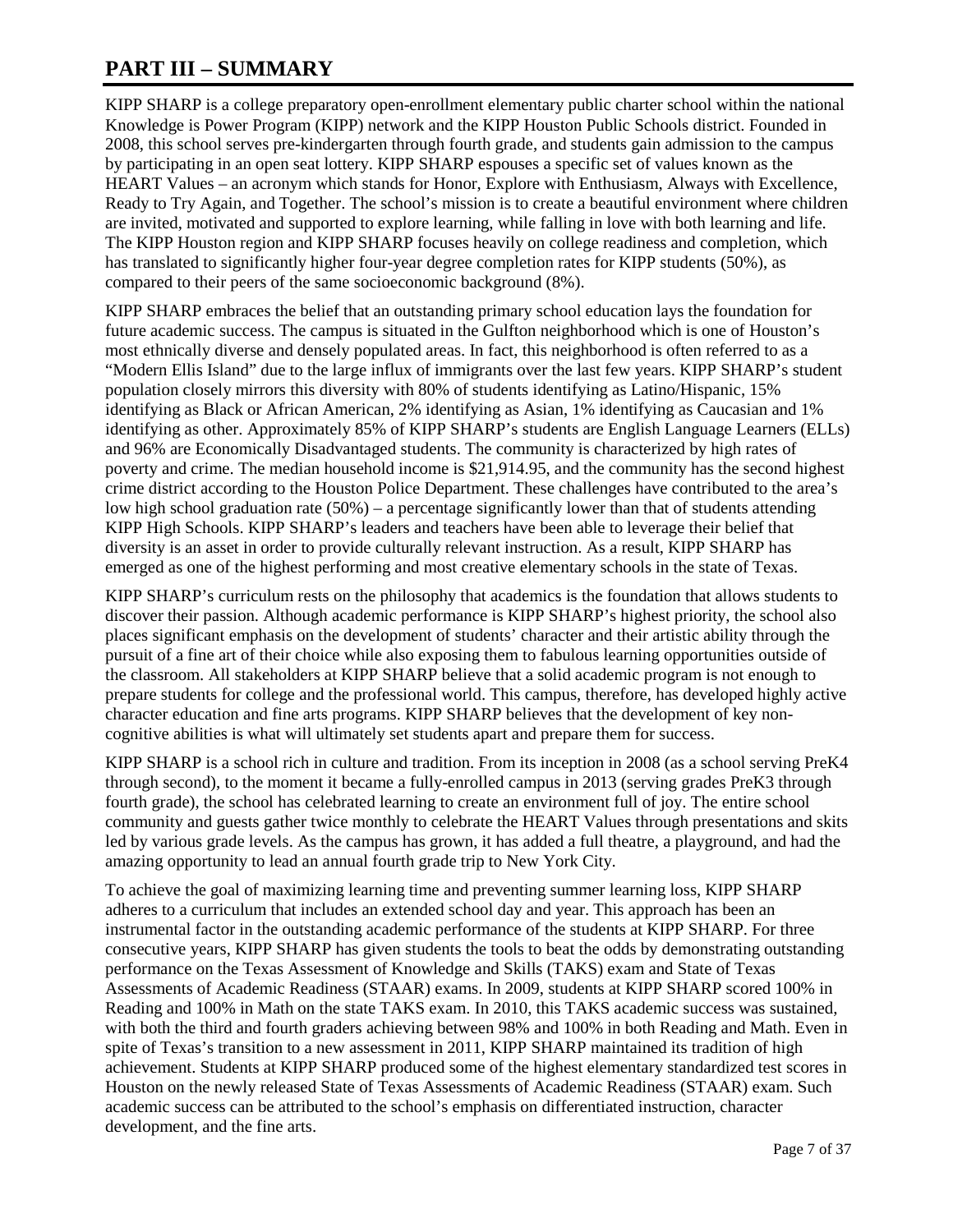### **1. Assessment Results:**

(A) KIPP SHARP is a public charter school in the state of Texas and is required by the Texas Education Agency (TEA) to administer the State of Texas Assessment of Academic Readiness (STAAR) exam to all third and fourth grade students. Third graders take the reading and math exam and fourth graders take the reading, math, and writing exams. The scores are provided for the total school population and are disaggregated by subgroups for special education, economically disadvantaged, race, ethnicity, ELL, and Bilingual. If the number of students in each subgroup is below 25, it is not considered to be statistically significant. As indicated by TEA for the 2012-2014 STAAR, the Phase I Performance levels are: Level I (Unsatisfactory), Level II (Satisfactory Academic Performance), and Level III (Advanced Academic Performance).

From 2008-2011, the mandated state assessment was the Texas Assessment of Knowledge and Skills (TAKS). The performance levels indicated by TEA for TAKS were: (I) Unsatisfactory, (II) Met Standard, and (III) Commended Performance.

Over the last five years, KIPP SHARP students attained solid level II scores on the STAAR and TAKS exams in 3rd grade reading (99%), 3rd grade math (95%), 4th grade reading (99%), 4th grade math (98%), and 4th grade writing (99%). Two KIPP SHARP classes achieved 100% proficiency in both reading and math on the TAKS. Students performed well in 2009-2010 and 2010-2011 with 67% of 3rd graders receiving a commended score in reading.

In addition to administering the STAAR to students in third through fourth grade, KIPP SHARP administers a nationally normed adaptive test twice a year to all students in first through fourth grade. In general, 80% or more of the students score at or above the 50th percentile. The few exceptions are immediately addressed in order to bring scores to acceptable levels.

(B) An area of concern is the decrease in the percentage of students reaching advanced performance between the 2010-11 and 2011-12. During this time, the Texas Education Agency (TEA) changed the statewide standardized test from the TAKS - used since 2002 - to the STAAR, which included some major changes – specifically, a time limit introduction and a much needed increase in rigor. The language used to indicate above average performance changed from "commended" to "advanced" upon the implementation of STAAR. The campus uses "advanced" to indicate these performance levels. The score necessary to achieve these levels changes yearly because the test is normed, but generally stays close to 90% for reading and math and 86% for writing.

KIPP SHARP expected changes in performance levels during this transition and was pleased with the overall results. Comparing '10/'11 scores to those from '11/'12, the percentage of students achieving satisfactory scores generally lowers by a few percentage points. The more worrisome trend is the drop in the percentage of students reaching advanced performance levels; in all subjects and grade levels – except 3rd grade math, which stayed relatively stable. The number of students scoring at advanced levels dropped by nearly 50%. However, this was in line with state results, which showed a 46% reduction in the number of students performing at advanced levels. KIPP SHARP showed a smaller decline than the state average in relation to low income students.

Math: After reviewing STAAR data from the past two years, the campus observed a decrease of 7% for third grade math students achieving satisfactory performance, and a decline of 15% for advanced performance. After reviewing the items used for benchmarking, KIPP SHARP was not aligned to the rigor level of STAAR questions. KIPP SHARP has addressed this issue by (1) revamping and implementing a more rigorous curriculum, (2) by providing professional development for teachers, (3) by using data to effectively target student needs, and (4) focusing on fostering number sense in the early childhood grades.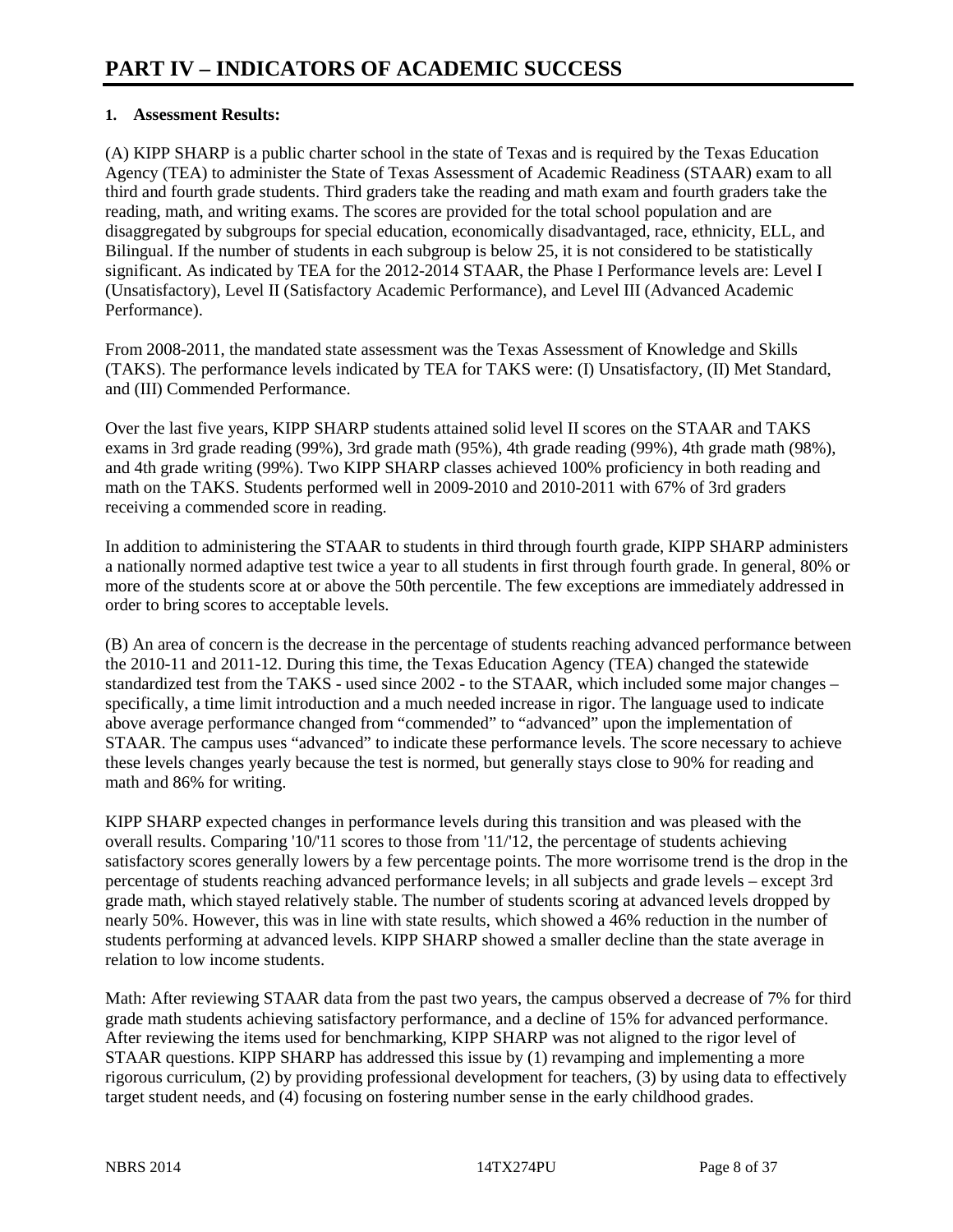Reading: The school reported a drop in third grade reading advanced performance between the '10/'11 and '11/'12 school year (from 31% to 23%). This can partly be attributed to the increase in class size, as the school grew to meet its intended enrollment. KIPP SHARP has addressed these issues by (1) supplementing of the reading curriculum with appropriate texts, (2) delivering analysis strategies, and (3) fostering higher level critical thinking discussions through scaffolded questioning during lessons beginning in the 1st grade. The campus has also targeted literacy growth by providing guided reading in all classrooms from 1st through 4th grade. Fourth grade reading improved slightly in advanced performance, which could signal that students are adjusting to the increased testing standards from grade to grade.

Given the proportion of KIPP SHARP's Limited English Proficiency and low-income populations, many of the school's instructional strategies and systems are designed with these populations in mind. For these subgroups, no significant achievement gap can be consistently identified. Given its small sample, the Special Education student sub-group lacks sufficient data to make valid observations. It may appear that a Black/African American achievement gap is an issue. Yet, it is difficult to make general observations based on this data. Third grade math started with 10 students in this sub-population, dropped to 7 the next year, then climbed to 12 for the next two years. The small number of students, and the lack of consistency from year-to-year, means that statistically significant results cannot be drawn from this data. KIPP SHARP ensures that each student requiring extra attention is placed into small groups, tutorials, and other interventions.

#### **2. Using Assessment Results:**

KIPP SHARP recognizes that assessment data is essential in monitoring student progress and developing action plans to improve student learning. A nationally-normed test provides individualized reports based on areas of strength and growth. At the beginning of the year, teachers at KIPP SHARP spend time analyzing data for overall trends in student performance to determine areas of school-wide level focus. Additionally, STAAR and the common assessments provide data during regional professional development days.

Through their research, KIPP SHARP has revealed a need to grow their students to score at or above the 75th percentile in order to be college ready. The school's administration has spearheaded a push for College Ready growth goals for all students in first through fourth grades. Teachers work together during professional development days to identify key areas of growth for each student based on individualized reports. Each grade level team cooperates to set individual growth goals that push students to exceed the national norms. These individual goals are established to provide students with concrete growth targets that will eventually equip them with the skills required to earn solid scores on college admissions tests. Every student meets with their teacher to discuss end of year goals. These goals are communicated to parents at literacy and math nights.

Teachers use on-going assessments at all levels to inform their instruction. These assessments include state identified measures, benchmarks, unit exams, and exit tickets. Teachers and the leadership team analyze the results from school-wide comprehensive benchmarks at the beginning and the end of each school year to examine student performance trends in reading, language, math, and science. Departments and grade levels further analyze assessment data, and teachers identify trends specific to their content area. Teachers use this data to look for opportunities to differentiate instruction to meet the needs of all learners across content areas, and to leverage each student's individual strengths to impact their areas of relative weakness. Through monthly "data dives", teachers examine trends on smaller weekly assessments and exit tickets to proactively address any potential issues.

KIPP SHARP recognizes that no school exists in a vacuum so sharing data to inform instruction at the district level is a high priority. STAAR End Of Course (EOC) exams are used to coordinate efforts across schools. Fourth grade STEM teachers, for instance, take feedback from 5th grade teachers who analyzed the results of the science STAAR EOC to determine key areas for the current year's instruction. As part of the current push for vertical alignment, teachers at regional meetings - where teachers from every grade level and school come together to collaborate - are given time to form Professional Learning Communities (PLCs) based on grade level and subject area. For upper grades, PLCs consist of sharing trends found in district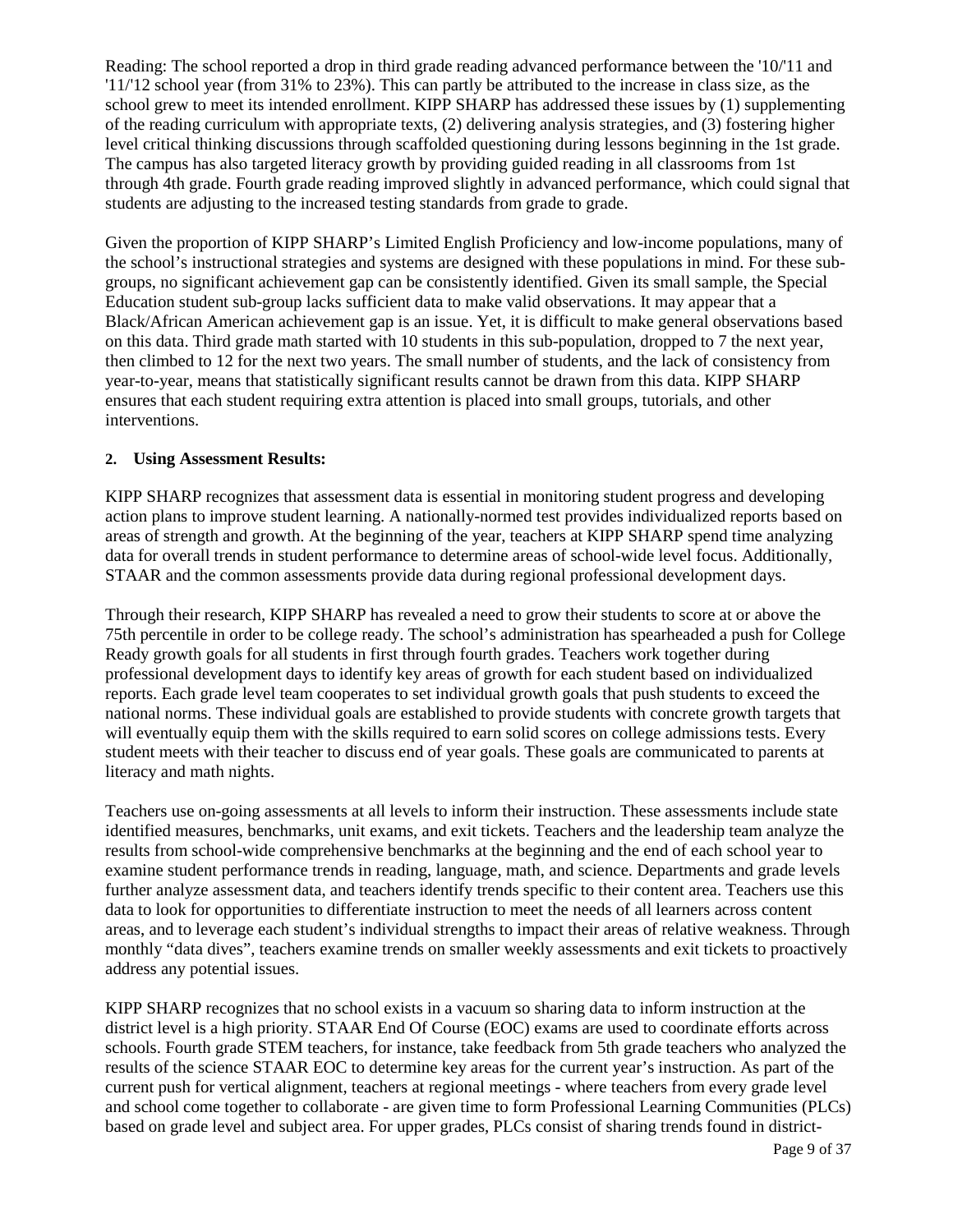wide common assessment data and best practices across schools to address areas of relative strength and weakness.

### **3. Sharing Lessons Learned:**

KIPP SHARP is a leader in sharing successful instructional strategies with other schools in and outside of the KIPP region. They promote an open door policy that welcomes all educational stakeholders into the school to observe instructional strategies as well as the culture of excellence that is lived by both staff and students each day. One of the most important aspects shared is the work around building school culture through KIPP SHARP's character education program. This approach centers on the HEART Values and in the upper grade levels the seven critical character traits. Through a research partnership between KIPP NYC and Dr. Angela Duckworth (University of Pennsylvania), KIPP is strongly focused on seven highly predictive character strengths (i.e., zest, grit, self-control, optimism, gratitude, social intelligence, and curiosity).

Character education is promulgated individually in classrooms and on a school-wide level at bi-monthly assemblies. Visits are frequently planned so that guests can participate in the assemblies and observe the norming of character expectations. Following the assembly, visitors are led on a general tour to provide an overview, then invited to revisit the classrooms relevant to their specific needs. Visitors are given the opportunity to debrief with teachers to inquire about best practices and lessons learned throughout their observations. At the end of the day, the administrative team meets with the visiting team to answer questions, offer support and receive feedback. For example, Arizona Charter schools visited KIPP SHARP to learn about their effectiveness in running a charter program with high expectations for student achievement. As a part of their residency, The India School Leadership Institute visited the campus to examine instructional methods and operational leadership. Lastly, KIPP SHARP has been a part of the district's school review team to provide actionable feedback to other campuses through full-day observations.

KIPP SHARP also shares lessons with local and national community members. Main Office and KIPP Share are two electronic databases which teachers and faculty use to share lesson plans, best practices, and resources with teachers across the KIPP National Network. The school website (http://www.theheartvoice.org) is used to involve parents in upcoming events. It also provides literacy and math resources, homework, newsletters, and the scope and sequence for each grade level and content area. These tools support academic efforts both at school and home.

#### **4. Engaging Families and Community:**

KIPP SHARP has a long-standing reputation of cultivating partnerships with parents, families, and other community stakeholders to enrich the lives of students. The campus has developed a diverse platform to disseminate information to parents via newsletters, progress reports, growth meetings, parent conferences and the school's website.

The KIPP Parent Association (KPA) collaborates with the school's leadership to support academic efforts at home. All parents become KPA members upon signing their commitment to excellence form. Parents from the KPA volunteer over 50 hours in any given week during the school year. In addition, a quarterly town hall style meeting, titled "Pastries with the Principal" (along with "Donas con la Directora" for our Spanishspeaking population), provides an open forum for communication between parents and administrators.

Another extremely successful parent program at KIPP SHARP is the series of College Readiness nights. The school hosts these events to improve parents' understanding of activities in the classroom and to share strategies they can use to support students at home. Parents consistently use HEART Values in their daily vocabulary to describe the student's actions, as well as their own.

KIPP SHARP recognizes that there is a direct relationship between family involvement and student success. The school's administrative team has intentionally created parent and community involvement activities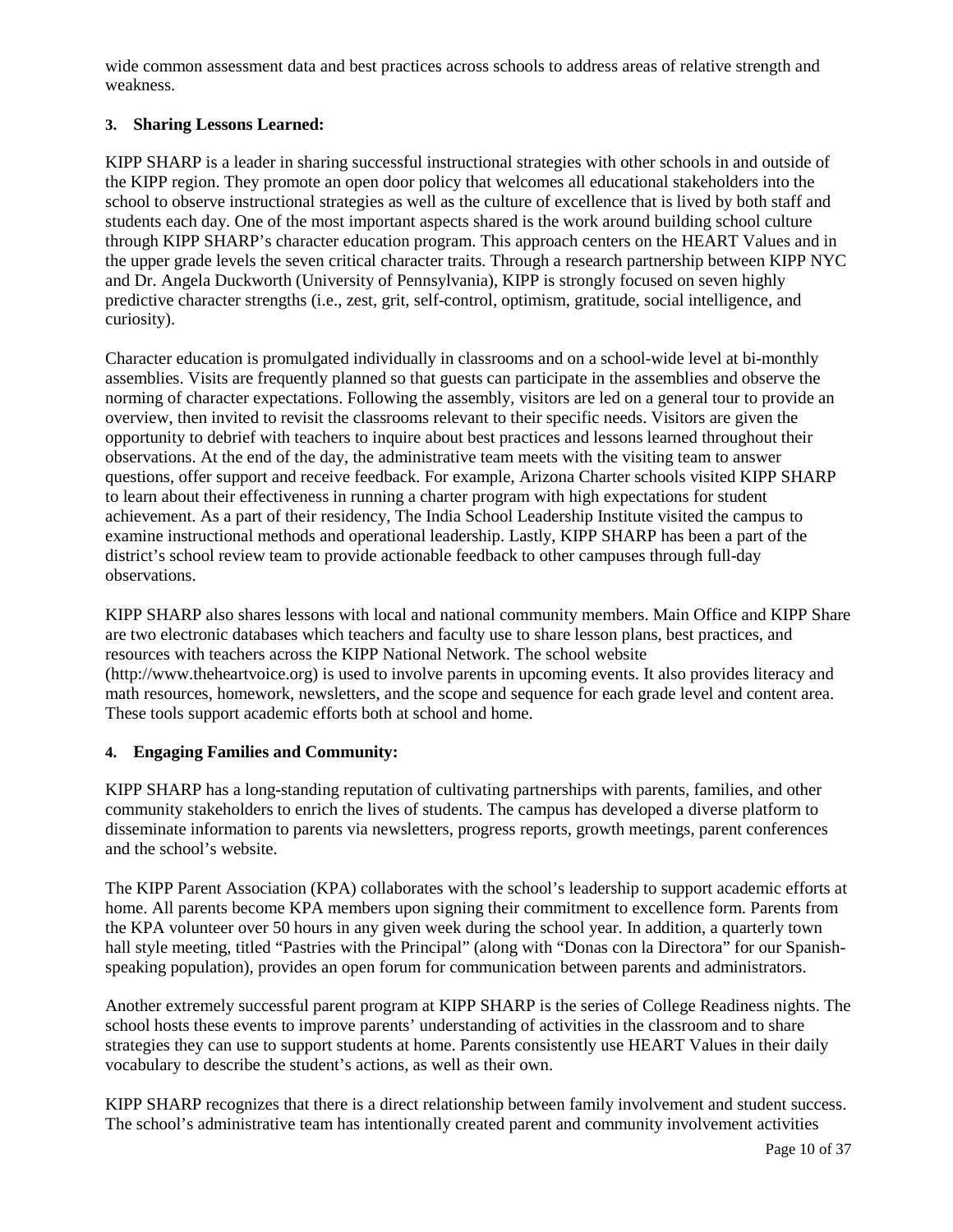specifically designed with student learning in mind. Each year the school hosts math and literacy nights which are differentiated for parents by the grade level and the specific needs of their children. During these sessions, parents rotate through classrooms to receive guided practice and resources from teachers, which they can implement with their child at home. Parents are also given the tools to analyze their child's reports and academic goals. Additionally, student-led conferences with parents in third and fourth grade have contributed to the academic success of KIPP SHARP's students.

KIPP SHARP has also built relationships with various local and national organizations. The fine arts program has been the primary beneficiary of many of these relationships but the support of community partners has extended to the entire campus. Community partners have been involved with KIPP SHARP's orchestra and choir groups to prepare students for performances at the Wortham Theatre Center, the Cullen Performance Hall, and Carnegie Hall in New York. Some of these groups include: Da Camera of Houston, the United Nations Association Choir, the Texas Medical Center Orchestra, and Bayou City Performing Arts.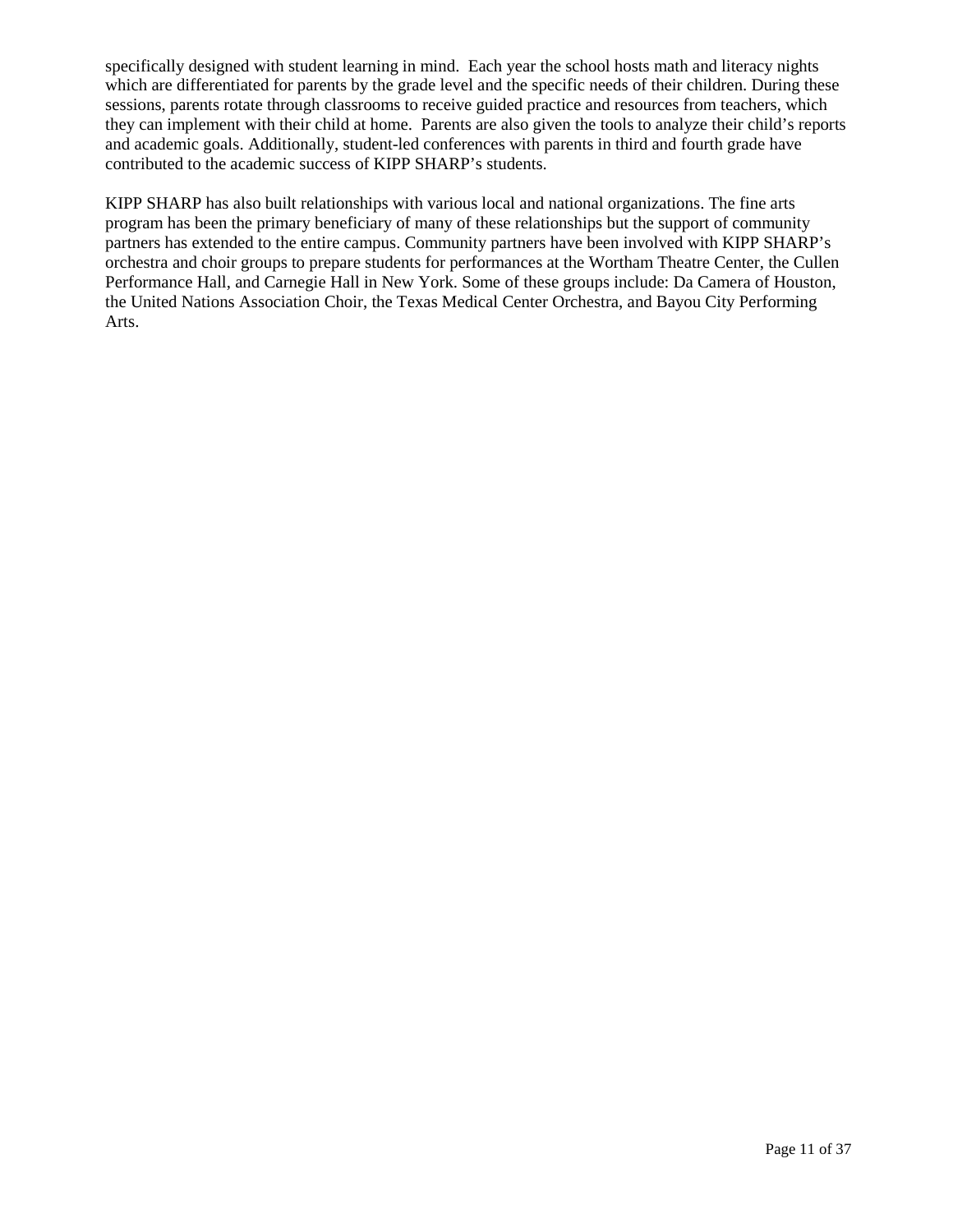### **1. Curriculum:**

KIPP SHARP fosters a rigorous academic environment through a fusion of the Texas Essential Knowledge and Skills (TEKS) and Common Core State Standards (CCSS) concepts. Teachers take data from multiple inputs to create a unique program of study that blends academics and character instruction for each cohort. In terms of academic planning, the campus collects hard data from a myriad of sources and school-wide professional development. In vertical alignment meetings, teachers collaborate with teachers from previous grade-levels, identify effective management systems, determine language used for character development, and learn about interventions for specific students.

The school's curricular design begins with these data points and builds upon objectives from the CCSS and TEKS by using the scope and sequence provided by KIPP Houston. For students performing below average, KIPP SHARP's instructional staff mitigates the variable levels of performance by differentiated instruction and planning. High performing students are afforded the opportunity to participate in extracurricular endeavors as part of a holistic approach to learning. For students performing below grade level or those who are struggling to keep pace with high expectations, KIPP SHARP provides multiple interventions to support the needs of individual students.

Reading/ELA: KIPP SHARP employs a multi-faceted and balanced approach to literacy with emphasis on reading fluency, listening and reading comprehension, writing, speaking and critical thinking at all levels. This balanced approach incorporates explicit skill instruction in both whole group and small group settings, as well as provides the necessary "pullout" or "push-in" interventions from specialized staff.

Students in the PK3 program are introduced to concepts of print, phonics and phonemic awareness. Teachers in PK4-fourth grade provide all students with texts at their instructional level. This guided reading approach allows teachers to target specific components of literacy and to differentiate instruction in order to meet the needs of students who are performing both below and above grade level.

Math: KIPP SHARP's intensive math program cultivates an environment rich with academic challenges and goals to prepare their students for college and career readiness. Students are exposed to the foundational math skills in PreK-3 and begin simple problem solving by the age of four.

Science: Every science class on the campus is equipped as a science lab, complete with a sink, lab tables, and manipulatives for experimentation. Teachers utilize the STEM Scopes - a science education curriculum created by the school of education at Rice University - as their primary science curriculum resource. KIPP SHARP students construct meaning in science classes through hands-on experimentation.

Social Studies: The Social Studies curriculum is rooted in the research of significant historical figures and their respective contributions to society. Social studies lessons are distributed throughout other content areas in a cross-disciplinary program. For example, students might be exposed to historical literature in reading class, and compose expository essays about historical events in writing class.

Visual and Performing Arts: The fine arts program is a particular area of strength at KIPP SHARP and a full description of this program is offered in a following section.

Technology: Rather than teaching content and skills in isolation, KIPP SHARP takes an innovative approach by integrating and infusing technology into all grade levels and content areas.

Physical Education/Health/Nutrition: KIPP SHARP utilizes the Coordinated Approach to Child Health (CATCH) curriculum, which provides students with tools to become and stay active while choosing invigorating foods. The campus partners with a community-based organization called Brighter Bites, which offers students healthy and fresh alternatives to processed snacks. Each week, students' families receive fresh produce along with nutrition education to prepare healthier food.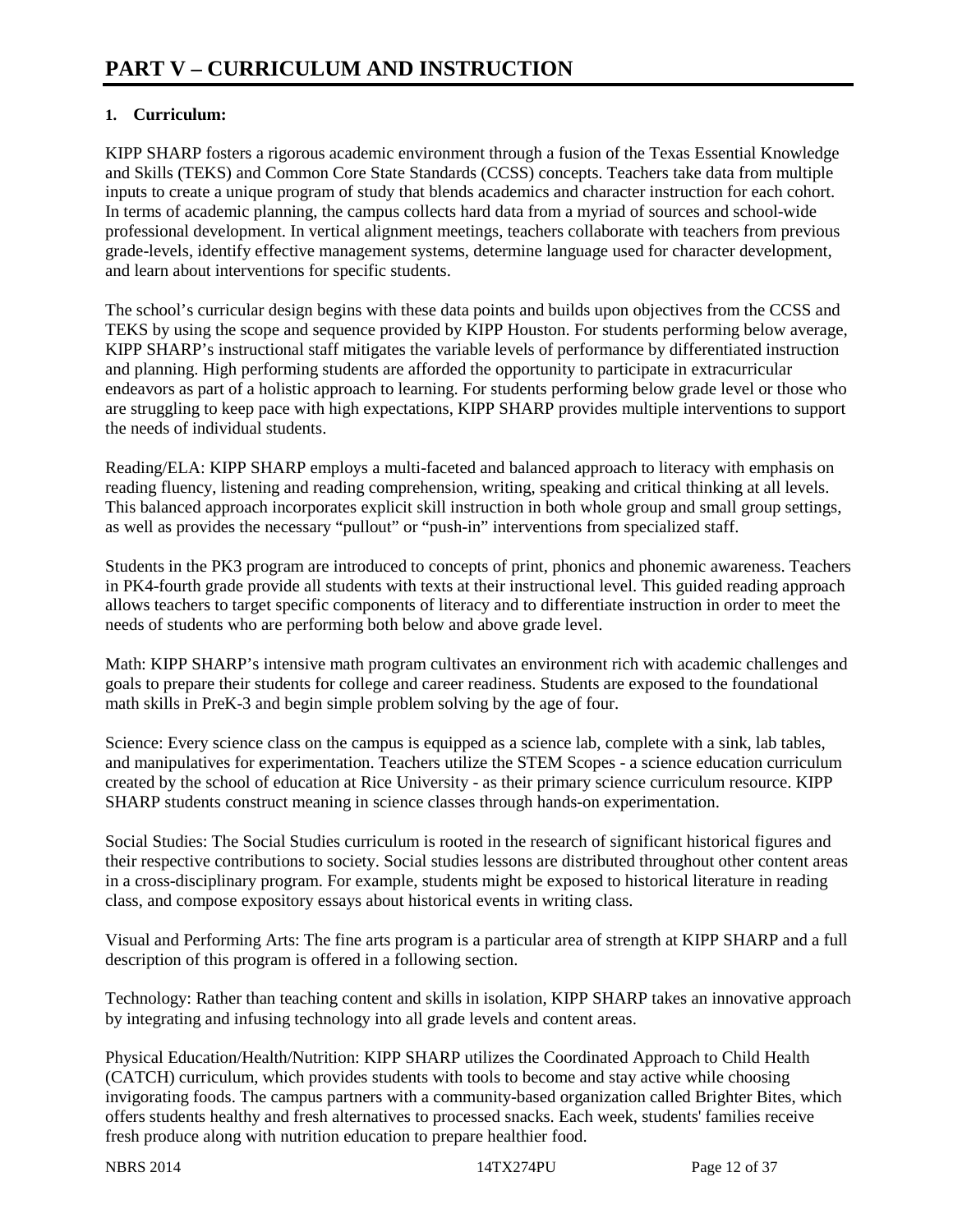Foreign Languages: The Spanish language program focuses on developing speaking, writing, reading, and listening skills while offering students the opportunity to delve into different cultural norms and practices of people in other parts of the world.

Field Trips: KIPP SHARP plans meaningful trips for students to create experiences beyond the classroom to broaden their horizons as global citizens. Students have visited the Houston Zoo, the Houston Livestock Show and Rodeo, the Houston Symphony, and there is an annual 4th grade trip to New York. These experiences allow students to experience diversity within the US, celebrate the vast diversity of New York, and to learn norms for interstate travel.

### **2. Reading/English:**

KIPP SHARP operates under the assumption that literacy is the gateway to the mastery of all other subjects, and increasing student literacy rates remains the most powerful tool in closing the achievement gap between KIPPsters and their more affluent peers. The reading curriculum is comprehensive and places a strong emphasis on using and applying critical thinking skills to make inferences and draw conclusions. KIPP SHARP's leaders understand that a successful literacy program must be malleable and that their talented teachers must have the autonomy to be highly responsive to the demands of students. Teachers at KIPP SHARP are innovative in diversifying their delivery methods, creating chants, cheers, and tactile kinesthetic learning activities.

In contrast to traditional elementary schools, the campus begins departmentalization in the lower grades, which allows faculty to "teach to student strengths" and devote a greater amount of time and energy toward the planning and execution of lessons. KIPP SHARP constantly maintains an "all hands on deck" approach to reading instruction. While there is a designated reading teacher for each grade level, all teachers support student literacy through daily guided reading groups or Neuhaus fluency practice. Guided reading allows teachers at KIPP SHARP to meet the needs of all students – regardless of their level of proficiency – so they become stronger and more confident readers. In addition to meeting students at their respective proficiency levels, this strategy allows the teachers to ensure that students are acquiring foundational reading skills. Guided reading permits students at KIPP SHARP to advance from their current reading levels to the next, regardless of whether they are performing below or above grade level. Through vertical planning and analysis of best practices, KIPP SHARP has identified guided reading as a key component in strengthening gains in literacy. As a required component of the guided reading protocol, teachers have trained their students to rotate seamlessly through well-planned workstations and to make the most effective use of the available technology (e.g. promethean boards, iPads, desktop computers, etc.) during independent work and peer collaboration.

### **3. Mathematics:**

For math instruction, KIPP SHARP uses the Texas Essential Knowledge and Skills (TEKS) to drive curriculum and pairs it with concepts from the Common Core State Standards (CCSS) to promote a more rigorous academic model. The school believes that a culture of high expectations is critical to maximizing student achievement. Adding CCSS expectations allows a push for deeper student understanding of key foundational skills in each grade level, and provides a scaffold for extension projects. For instance, students that have a firm grasp on place value may be given the opportunity to extend this understanding though metric conversions, which is covered by CCSS but not the TEKS. In order to meet the needs of students below grade level, small groups are created based on students' individual skill levels. Teachers and interventionists also provide tutorials for students requiring remediation in basic skills.

Pre-K lays foundational skills as teachers focus on developing number sense so that students can be successful in the higher grades. Manipulatives are provided during nearly every class to ensure young students are receiving the hands-on time needed to construct meaningful schemata around numbers. Small groups are created based on numeracy levels, which are assessed quarterly. Groups rotate between teacher conferences and stations where specific skills are addressed (e.g. counting or grouping). Problem solving is developed before children become fully literate through the verbal administration of word problems. Word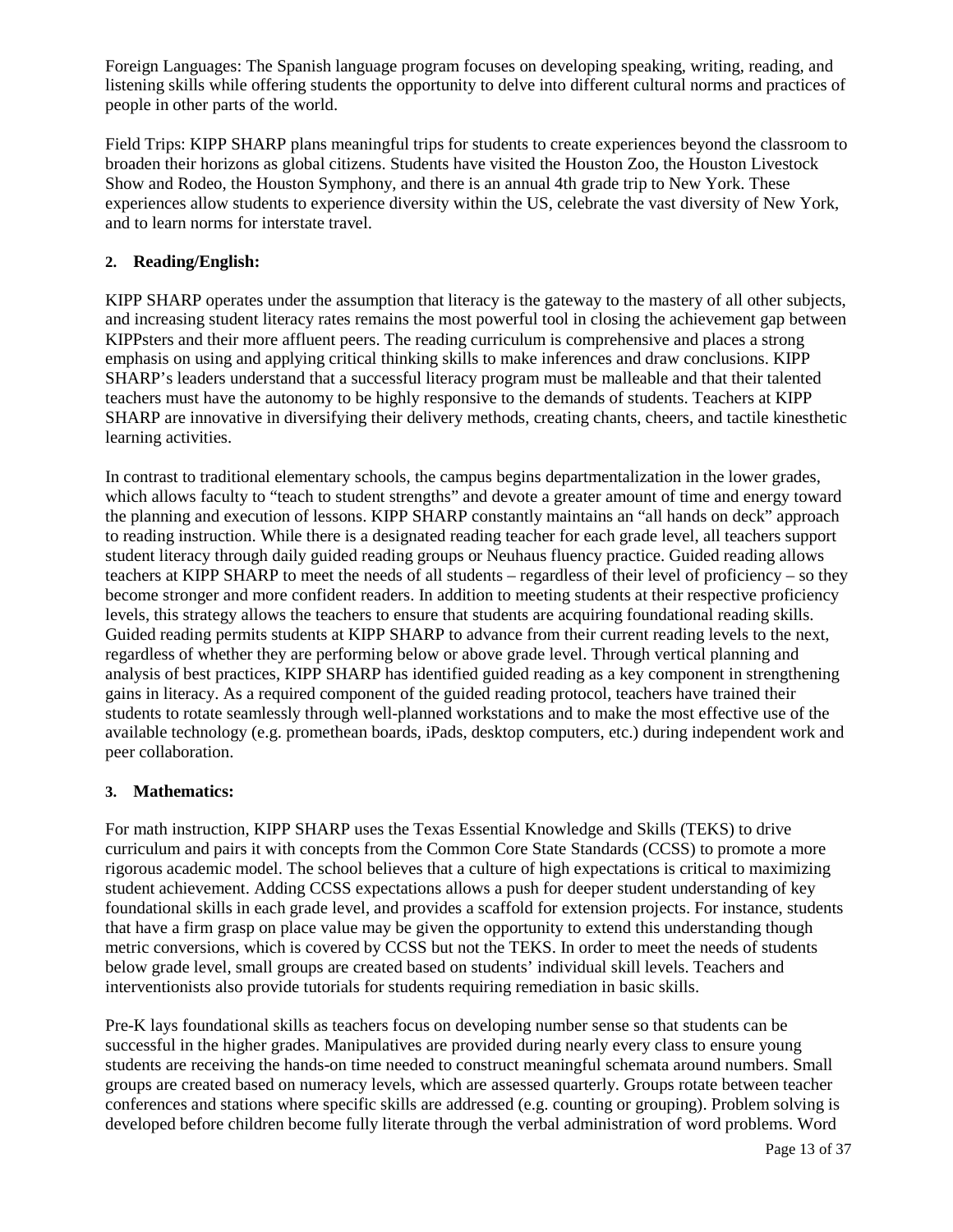problems are also related to real-world examples, such as grocery shopping, which provides for greater engagement and promotes life-readiness skills.

The campus also uses assessments to gather data in order to effectively differentiate math instruction and improve student outcomes. In the lower elementary school, teachers create TEKS-aligned assessments which are administered weekly. The upper elementary students takes school generated benchmarks, KIPP Houston regional common assessments, and the STAAR exams in addition to the teacher created assessments. The data gathered from these assessments is carefully analyzed by math teachers, interventionists, and the administration to identify strengths and areas where growth is needed. This data analysis is critical in planning for the targeted support that students receive in a small group context. Across all grade levels, data informs the small group instruction that underlies the remarkable achievement in mathematics on the campus.

#### **4. Additional Curriculum Area:**

KIPP SHARP's founders decided to pursue fine arts in conjunction with a traditional curriculum because of the positive academic correlation between participation in the fine arts and the development of key noncognitive traits. All students are enrolled in music, orchestra, art, and are exposed to fine arts beginning at age five for at least one hour a day. Third and fourth grade students are provided additional platforms for development through the KIPP SHARP Orchestra (KSO) and the KIPP SHARP Singers – the school's performance orchestra and choir groups.

The KSO and Strings Class endows students with basic music theory and instrument handling, later progressing deeper into music theory by exploring the treble clef and intermediate music reading. The KSO has had the privilege of performing at the Wortham Theater Center, the Bayou City Event Center, Cullen Performance Hall at the University of Houston, and the Houston Zoo.

The KIPP SHARP Singers and Music Class also provides an environment for children to explore foundational music theory, to build performance skills, and to gain exposure to a milieu of vocal styles from different cultures. The choir has been invited to perform in Houston and nationally. The choir has performed multiple times at the Houston Mayor's Tree Lighting Ceremony and at New York City's Carnegie Hall in 2013.

Through the Visual/Creative Art Class, students learn about all elements of art (e.g. line, shape, form, space, color, value and texture). Over the course of the program, students also learn five of the "7 Principles of Art". KIPP SHARP is also a member of the Texas Art Education Association, and students in kindergarten through fourth grade participate annually in the Texas Elementary Art Meet. In the last three years students have medaled close to 140 times with eight students earning scores in the top 10% of the region.

KIPP SHARP offers a high-quality Pre-Kindergarten (PreK) program for 3 and 4 year olds. Early childhood education at SHARP provides a firm foundation of knowledge and skills that prepares students for success in their upper grades. The school's PK program aims to build content knowledge and develop character strengths as a basis for future success in school and life. KIPP SHARP utilizes the Texas Pre-Kindergarten Guidelines to ensure alignment with the Texas Essential Knowledge and Skills for K-3, and the success of this program has allowed the school to incorporate developmentally appropriate Kindergarten standards by the end of PK4. The core curriculum areas provided are literacy, writing, math, oral language, socialemotional awareness, utilizing themes to address academic areas and to spiral objectives across subjects.

In the area of literacy, students develop critical thinking skills around alphabet knowledge, phonological and phonemic awareness, print awareness, and other reading readiness skills. In writing, students develop fine and gross motor skills, which enable them to move from prewriting to phonetic writing. Every other subject is scaffolded into guided writing, weekly journaling, and home journals. Many students exit PK writing beginning, medial, and ending letters. Some students engage in phrase or whole-sentence writing employing sight words. In math, the curriculum emphases number sense, adding and subtraction skills, geometry and special sense, and classification and patterning skills.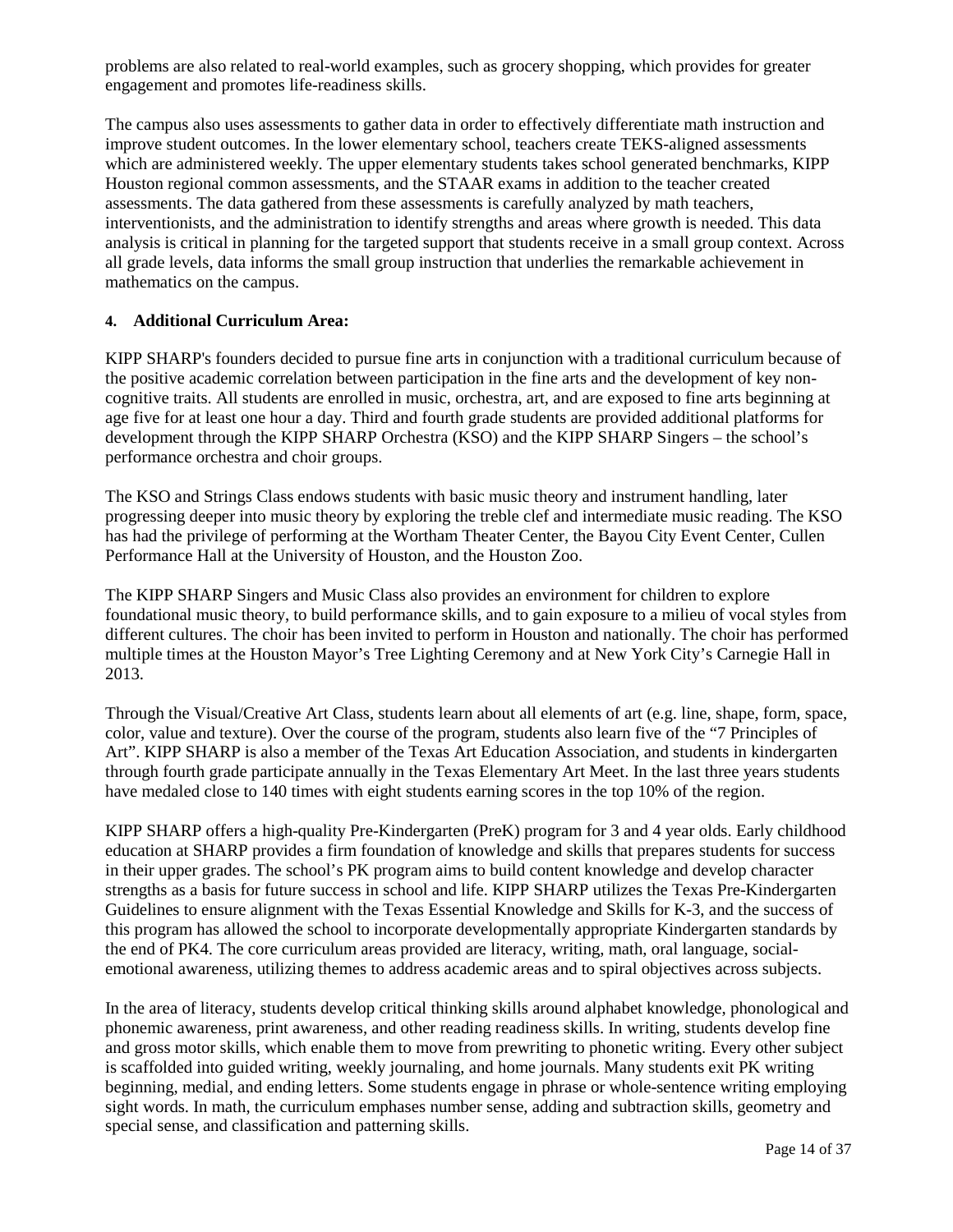Given KIPP SHARP's high proportion of ELL students, oral language is a main area of focus in the early childhood program. ELL strategies are implemented in teaching and student language is developed through sharing, dramatization, storytelling, purposeful learning centers, technology, etc. All oral language practices align with curriculum to develop oral language alongside learning.

The most essential element of KIPP SHARP's PK program is the social and emotional development of young learners. Each day's classes begin with a morning meeting focused on creating a safe, loving, and high-achieving culture where social/emotional needs as well as academic needs are met. The students learn the HEART Values through literature, group activities, and modeling. KIPP's character strengths (Grit, Persistence, Curiosity, Social Intelligence, Zest, and Gratitude) are explicitly taught as well.

KIPP SHARP's character development and curriculum also align with K-4 grade levels. Their reading and writing programs aim to ensure readiness for kindergarten and the grades above. PK teachers work closely with the other grade level teachers to ensure alignment and to share best practices. The PK and Kindergarten teams vertically plan, observe each other, and provide feedback for improving student learning.

The impact of early childhood education is seen in student preparation and success in upper grades, especially regarding students' exposure to the English language. KIPP SHARP's focus on oral language development in PK supports social and academic English language development and proficiency in upper grades. The emphasis on character development provides students with a deeper understanding of social skills, character strengths, and core values upon graduation to upper grades. The foundational literacy skills allow exposure to Kindergarten TEKS sooner and translates into reading success in the upper grades.

#### **5. Instructional Methods:**

The imperative to differentiate instruction to meet the needs of all students underlies all of KIPP SHARP's thoughts and actions when planning and implementing instruction. Teachers develop carefully planned student groups based on an organized analysis of assessment data. However, these groups are not "set in stone" and teachers are guided by campus deans of instruction to create student clusters that respond to classroom achievement as the year progresses. This process occurs seamlessly in all classrooms because of the leveraging of technology to track students' overall performance. KIPP SHARP's exceptionally efficient Response to Intervention (RTI) program provides precise, systematic, and tailored assistance to all students – with a specific focus on those that have special learning needs in order to prevent delays in scholastic trajectory. In addition to individual or small group time with specialized staff, students also utilize a variety of interactive and adaptive computer programs.

KIPP SHARP revamps specific methods each year to remain current in their instructional approaches because the team is averse to becoming rigidly "set" in their ways. This year, specifically, the campus has invested in a fundamental transformation through a Blended Learning program that will be fully implemented in the fall of 2014-2015. The plan for Blended Learning prescribes that every student in grades 2-4 has access to Google Chromebooks at a ratio of 1:1. Multimedia resources will be used to deliver much of their introduction to new material, as well as some of their guided practice and assessment. This will afford greater individualization of pacing and give the teacher the opportunity to spend more time in small group settings with all students to push for deeper comprehension of content. The school has written the necessary technology grants to set this endeavor in motion, and the program will be piloted this semester on a small scale in a fourth grade classroom. The pre-launch piloting will allow KIPP SHARP to perform any troubleshooting, deliver professional development, and input the necessary data into the information systems several months before the program's full-scale inception.

#### **6. Professional Development:**

KIPP SHARP has made it a priority to take ownership of developing and keeping talented teachers. Teachers at KIPP SHARP spend approximately 100 hours per school year on professional development and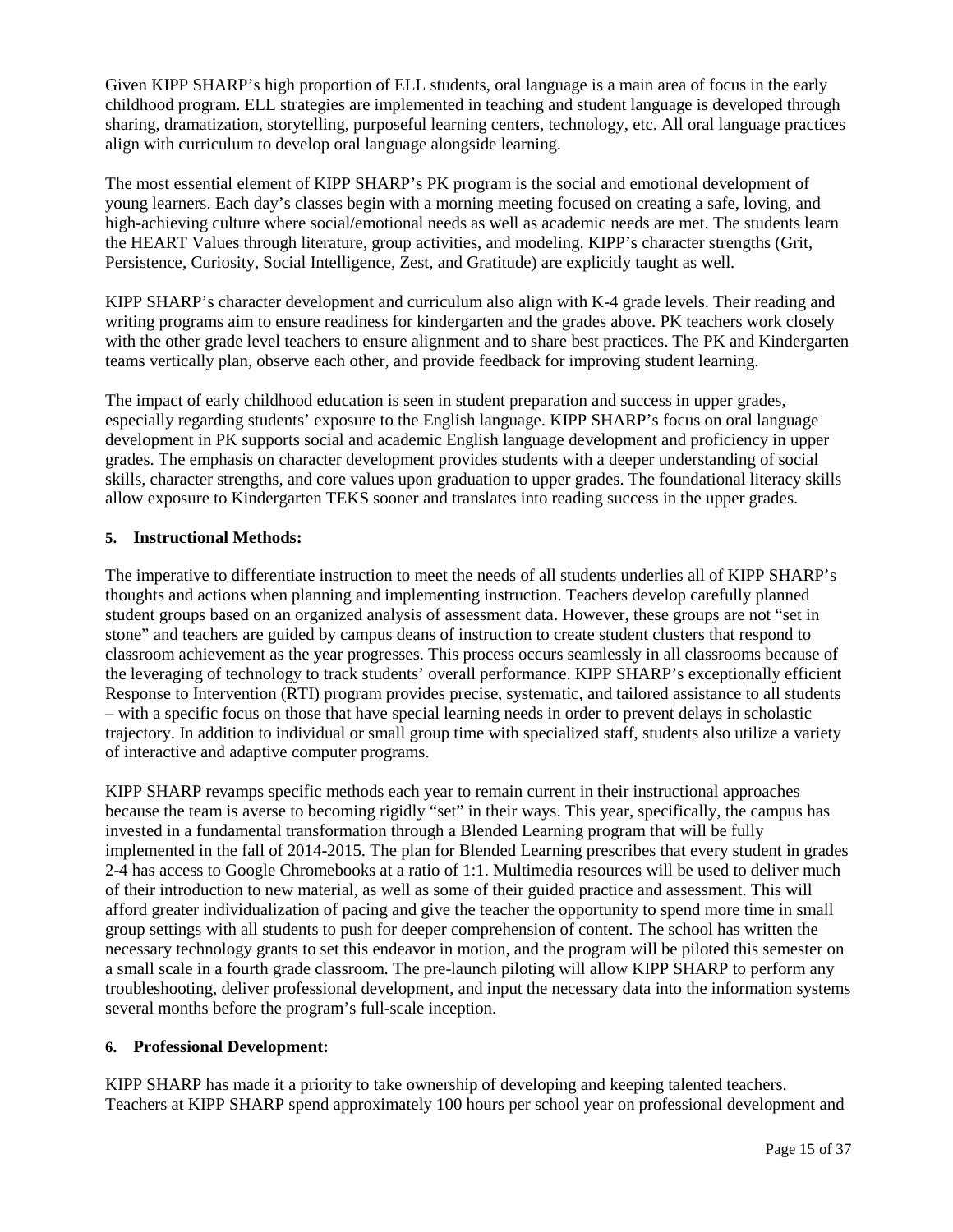participate in highly specific content training. KIPP SHARP's leaders provide their teachers with a variety of diverse and relevant professional development opportunities.

Through the use of the "Teacher Self Report", every KIPP SHARP teacher starts their year establishing both professional and classroom development goals based on individual strengths and areas of growth. All teachers are assigned a coach from the leadership team who aids them in reaching their individual growth goals through a series of on-going observations, feedback, and monthly one-on-one conversations.

Following summer vacation, KIPP SHARP teachers and administrators participate in a week of training at the KIPP School Summit where they collaborate with colleagues throughout the KIPP network at the national level. Throughout the year, teachers participate in monthly regional professional development days hosted by the district. KIPP SHARP also provides funding for teachers to attend off-site development opportunities. The professional development of the faculty is an essential part of creating and living a vision where excellence is expected and worked on every day.

By allowing teachers to lead and select professional development that directly aligns with both their professional and classroom goals, KIPP SHARP has cultivated a culture of growth which embraces teachers as leaders. The professional development that is provided at the school, regional, and national level has played a key role in developing all teachers in order to impact student learning. Following each professional development session, teachers are invigorated to return to their classrooms to apply new learning to their daily instruction.

KIPP SHARP's administrators believe that teacher development plays a strong role in the school's ability to retain high quality teachers. Therefore, administrators regularly assess staff perceptions through the Pulse Survey - an anonymous bi-annual staff survey. Over the course of the last two years, 92% of teachers agreed or strongly agreed with the following statement: "I have the resources I need to do my work well." Additionally, 92% of teachers agreed or strongly agreed that: "My school leader cares about me as a person." These responses point to the connection between professional development opportunities and teacher satisfaction, which has translated into exceptional levels of student success.

#### **7. School Leadership**

The KIPP SHARP leadership philosophy is based on a model of shared leadership. The school's leadership structure consists of the principal, two deans, grade level team leaders, a school business manager and teachers. The principal is responsible for supervising the deans and teachers. The principal also works closely with the school business manager to manage the daily operations and is responsible for ensuring that there is open communication between the school's staff and all stakeholders.

The principal serves as the primary instructional leader who ensures that students are receiving the highest quality education. The principal exemplifies the energy and excitement she wants her teachers to display on a daily basis. The principal takes a multifaceted approach to goal attainment which includes: (1) setting yearly achievement goals for each grade level and monitoring student progress through quarterly participation in grade level PLCs, (2) developing a strong school improvement plan that focuses on teacher development and, (3) maintaining a building that exemplifies the culture of excellence, ensuring student ownership in their education, and having a courteous staff passionate about supporting each other to accomplish goals.

The main focus of the deans is to drive student achievement and build a strong school culture based on excellence, enthusiasm for learning and respect. Deans also help build the team spirit among students, teacher, staff, and parents. There is a dean for early childhood (PreK-3 through Kindergarten) and another dean that oversees 1st through 4th grade. The deans seek to develop teachers' instructional practices through frequent observation and coaching. The dean is also focused on ensuring that student behavior expectations are met and that students are developing a strong character based on the HEART Values.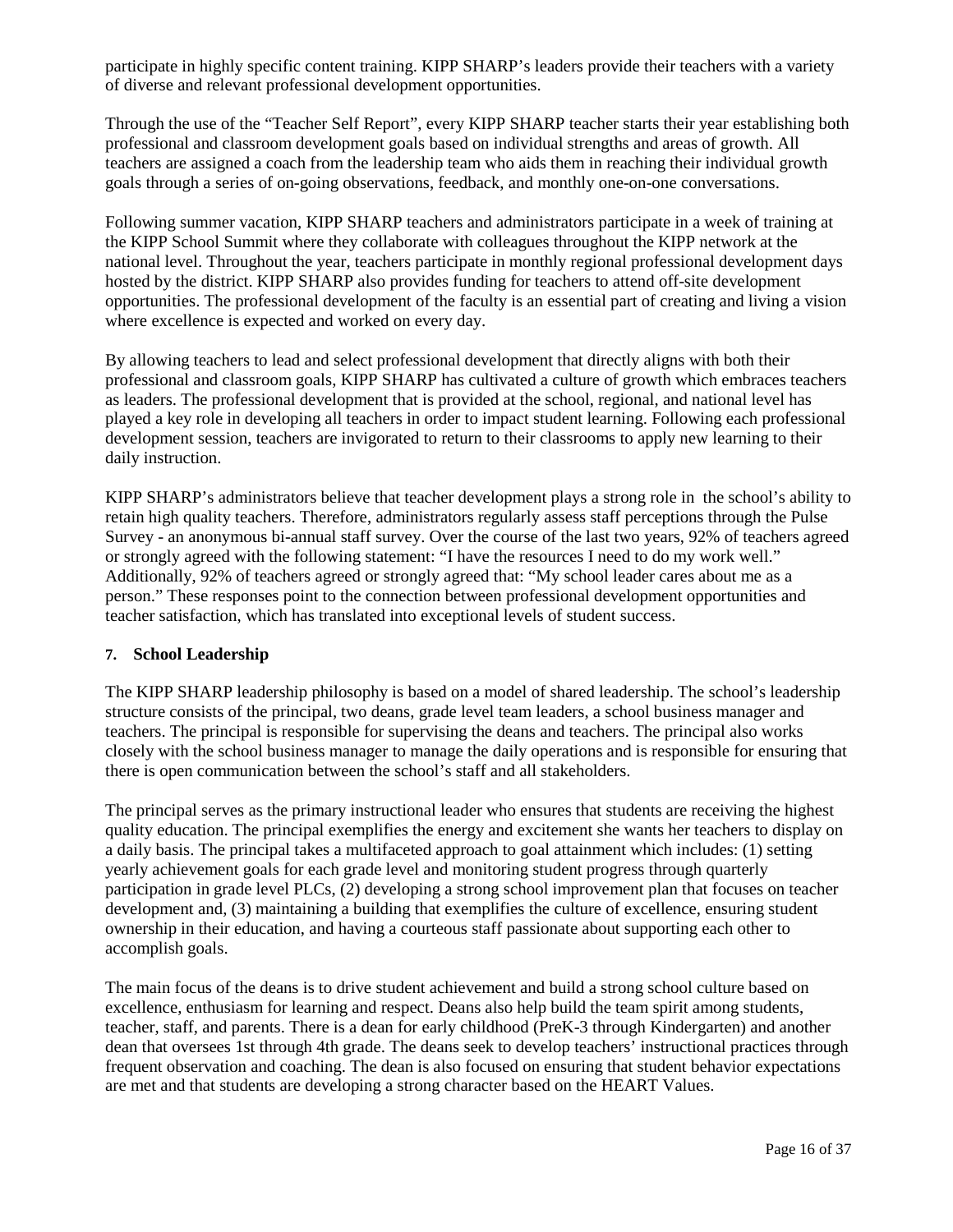The grade level team leaders serve as the liaison between the teachers of the department, the principal, and other school groups. They guide and mentor the new teachers on the team and support the deans in the expectations of high student achievement. The grade level team leader is the teacher responsible for the organization and operation of a grade level interdisciplinary team. The school's business manager oversees budget, payroll, inventory, and manages the teacher assistants and non-instructional staff.

Teachers, school leaders and staff at KIPP SHARP are actively involved in pushing forward professionally with participation in the yearly KIPP Schools Summit (KSS), enrollment in the KIPP School Leaders Program (KSLP), and membership in Leadership U (a leadership training for teachers).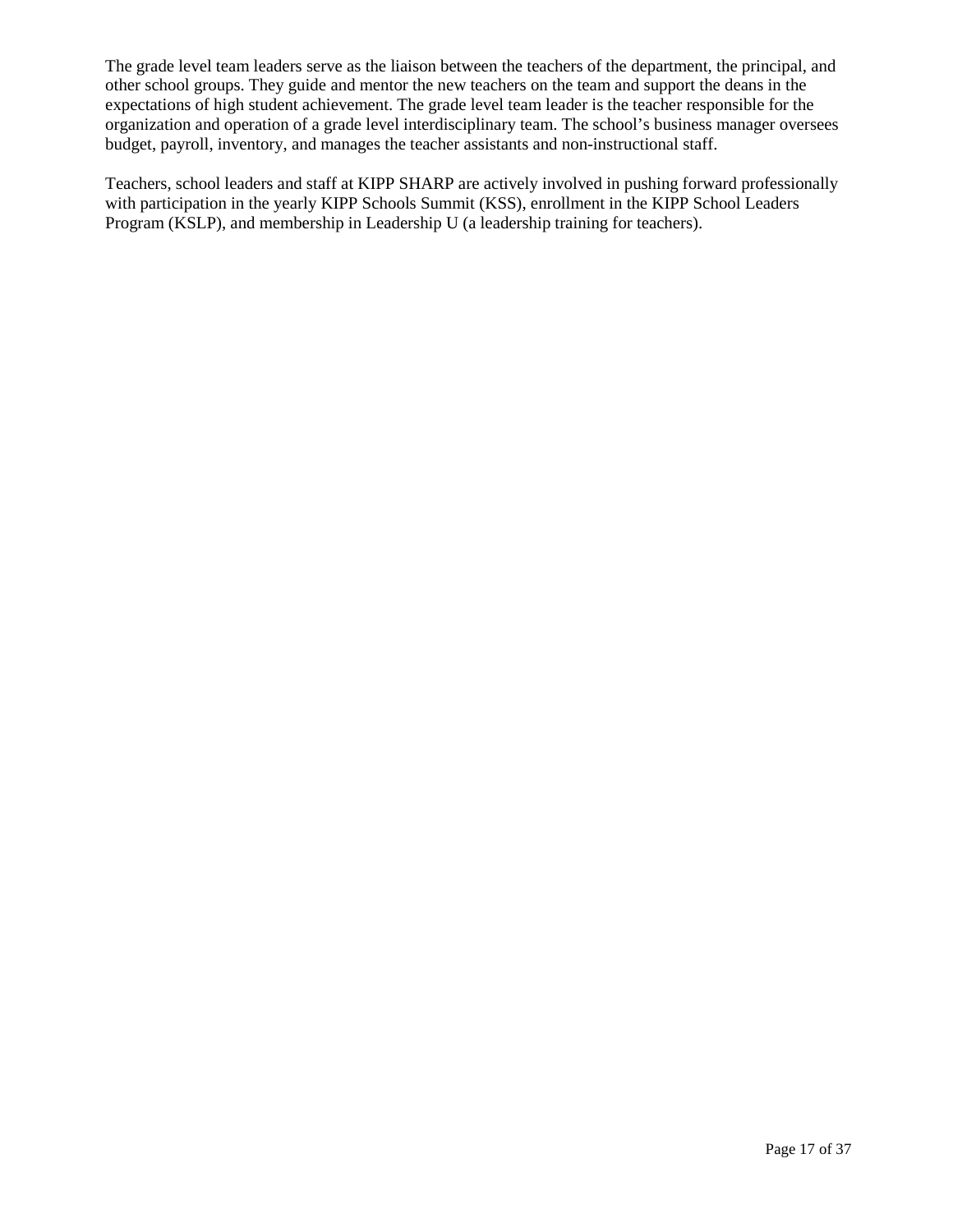**Subject:** Math **Test:** State of Texas Assessments of Academic Readiness (STAAR) **All Students Tested/Grade:** 3 **Edition/Publication Year:** 2012

Publisher: Texas Education Agency

| School Year                                       | 2012-2013        | 2011-2012 | 2010-2011 | 2009-2010 | 2008-2009 |
|---------------------------------------------------|------------------|-----------|-----------|-----------|-----------|
| Testing month                                     | Apr              | Apr       | Jan       | Jan       | Jan       |
| <b>SCHOOL SCORES*</b>                             |                  |           |           |           |           |
| % Level II: Satisfactory plus                     | 87               | 94        |           |           |           |
| % Level III: Advanced                             |                  |           |           |           |           |
| % Level III: Advanced                             | 18               | 33        |           |           |           |
| Number of students tested                         | 102              | 88        |           |           |           |
| Percent of total students tested                  | 100              | 100       |           |           |           |
| Number of students tested with                    |                  |           |           |           |           |
| alternative assessment                            |                  |           |           |           |           |
| % of students tested with                         |                  |           |           |           |           |
| alternative assessment                            |                  |           |           |           |           |
| <b>SUBGROUP SCORES</b>                            |                  |           |           |           |           |
| 1. Free and Reduced-Price                         |                  |           |           |           |           |
| Meals/Socio-Economic/                             |                  |           |           |           |           |
| <b>Disadvantaged Students</b>                     |                  |           |           |           |           |
| % Level II: Satisfactory plus                     | 86               | 94        |           |           |           |
| % Level III: Advanced                             |                  |           |           |           |           |
| % Level III: Advanced                             | 16               | 30        |           |           |           |
| Number of students tested                         | 91               | 84        |           |           |           |
| 2. Students receiving Special                     |                  |           |           |           |           |
| <b>Education</b><br>% Level II: Satisfactory plus |                  |           |           |           |           |
| % Level III: Advanced                             |                  |           |           |           |           |
| % Level III: Advanced                             |                  |           |           |           |           |
| Number of students tested                         |                  |           |           |           |           |
| 3. English Language Learner                       |                  |           |           |           |           |
| <b>Students</b>                                   |                  |           |           |           |           |
| % Level II: Satisfactory plus                     | 88               | 97        |           |           |           |
| % Level III: Advanced                             |                  |           |           |           |           |
| % Level III: Advanced                             | 18               | 38        |           |           |           |
| Number of students tested                         | 83               | 61        |           |           |           |
| 4. Hispanic or Latino                             |                  |           |           |           |           |
| <b>Students</b>                                   |                  |           |           |           |           |
| % Level II: Satisfactory plus                     | 88               | 95        |           |           |           |
| % Level III: Advanced                             |                  |           |           |           |           |
| % Level III: Advanced                             | 19               | 33        |           |           |           |
| Number of students tested                         | 84               | 73        |           |           |           |
| 5. African-American                               |                  |           |           |           |           |
| <b>Students</b>                                   |                  |           |           |           |           |
| % Level II: Satisfactory plus                     | 75               | 92        |           |           |           |
| % Level III: Advanced                             |                  |           |           |           |           |
| % Level III: Advanced                             | $\boldsymbol{0}$ | 25        |           |           |           |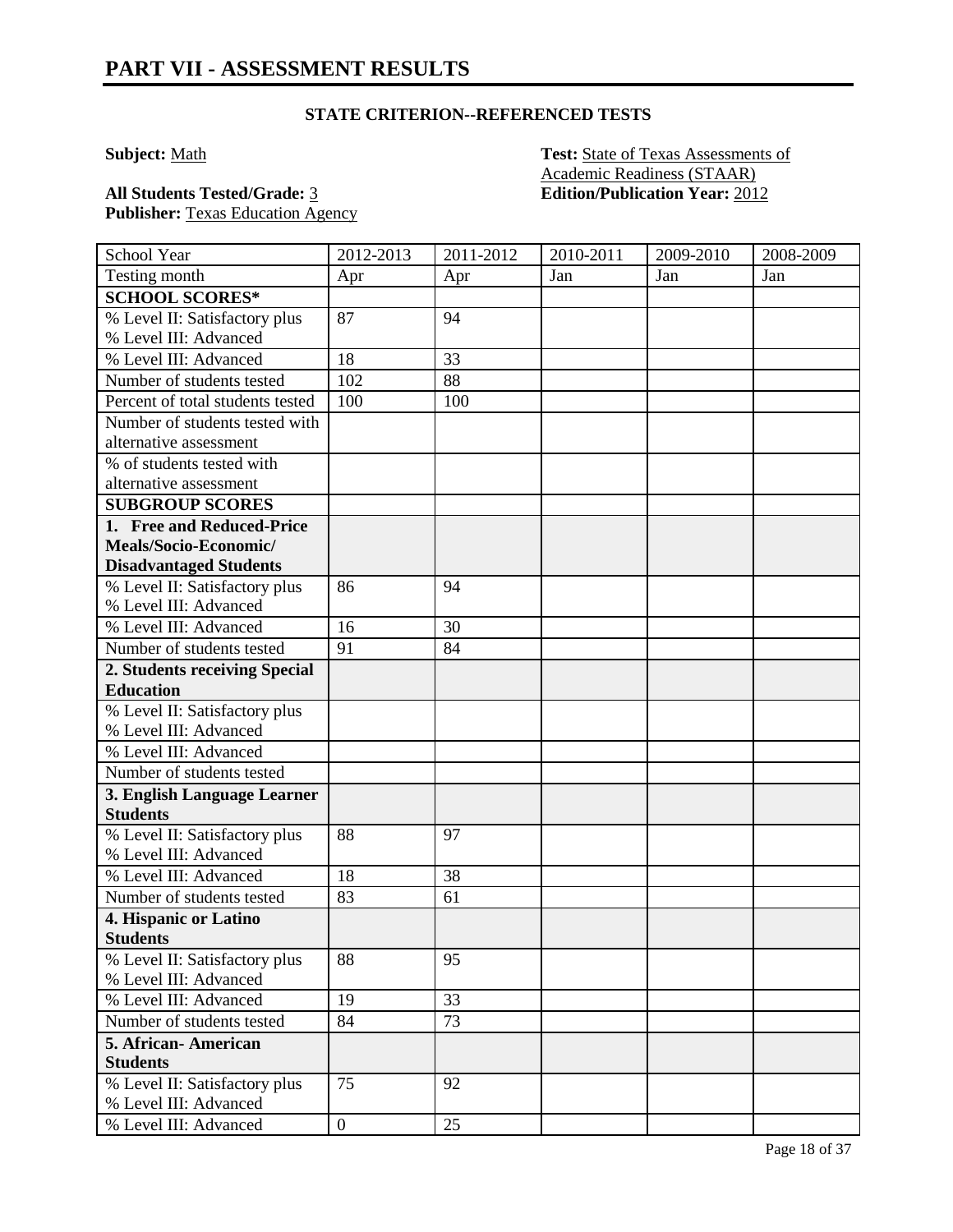| Number of students tested                              | 12 | 12 |  |  |
|--------------------------------------------------------|----|----|--|--|
| <b>6. Asian Students</b>                               |    |    |  |  |
| % Level II: Satisfactory plus                          |    |    |  |  |
| % Level III: Advanced                                  |    |    |  |  |
| % Level III: Advanced                                  |    |    |  |  |
| Number of students tested                              |    |    |  |  |
| 7. American Indian or                                  |    |    |  |  |
| <b>Alaska Native Students</b>                          |    |    |  |  |
| % Level II: Satisfactory plus                          |    |    |  |  |
| % Level III: Advanced                                  |    |    |  |  |
| % Level III: Advanced                                  |    |    |  |  |
| Number of students tested                              |    |    |  |  |
| 8. Native Hawaiian or other                            |    |    |  |  |
| <b>Pacific Islander Students</b>                       |    |    |  |  |
| % Level II: Satisfactory plus                          |    |    |  |  |
| % Level III: Advanced                                  |    |    |  |  |
| % Level III: Advanced                                  |    |    |  |  |
| Number of students tested                              |    |    |  |  |
| 9. White Students                                      |    |    |  |  |
| % Level II: Satisfactory plus<br>% Level III: Advanced |    |    |  |  |
| % Level III: Advanced                                  |    |    |  |  |
| Number of students tested                              |    |    |  |  |
| <b>10. Two or More Races</b>                           |    |    |  |  |
| identified Students                                    |    |    |  |  |
| % Level II: Satisfactory plus                          |    |    |  |  |
| % Level III: Advanced                                  |    |    |  |  |
| % Level III: Advanced                                  |    |    |  |  |
| Number of students tested                              |    |    |  |  |
| 11. Other 1: Other 1                                   |    |    |  |  |
| % Level II: Satisfactory plus                          |    |    |  |  |
| % Level III: Advanced                                  |    |    |  |  |
| % Level III: Advanced                                  |    |    |  |  |
| Number of students tested                              |    |    |  |  |
| 12. Other 2: Other 2                                   |    |    |  |  |
| % Level II: Satisfactory plus                          |    |    |  |  |
| % Level III: Advanced                                  |    |    |  |  |
| % Level III: Advanced                                  |    |    |  |  |
| Number of students tested                              |    |    |  |  |
| 13. Other 3: Other 3                                   |    |    |  |  |
| % Level II: Satisfactory plus                          |    |    |  |  |
| % Level III: Advanced                                  |    |    |  |  |
| % Level III: Advanced                                  |    |    |  |  |
| Number of students tested                              |    |    |  |  |

**NOTES:** In spring 2012, the State of Texas Assessments of Academic Readiness (STAAR®) replaced the Texas Assessment of Knowledge and Skills (TAKS). The STAAR program includes annual assessments for grades 3–8 in reading and mathematics; assessments in writing at grades 4 and 7; in science at grades 5 and 8; and in social studies at grade 8; and end-of-course assessments for English I, English II, Algebra I, biology and U.S history. The most significant changes included:

1. Increasing the rigor and relevance of both standards and assessments.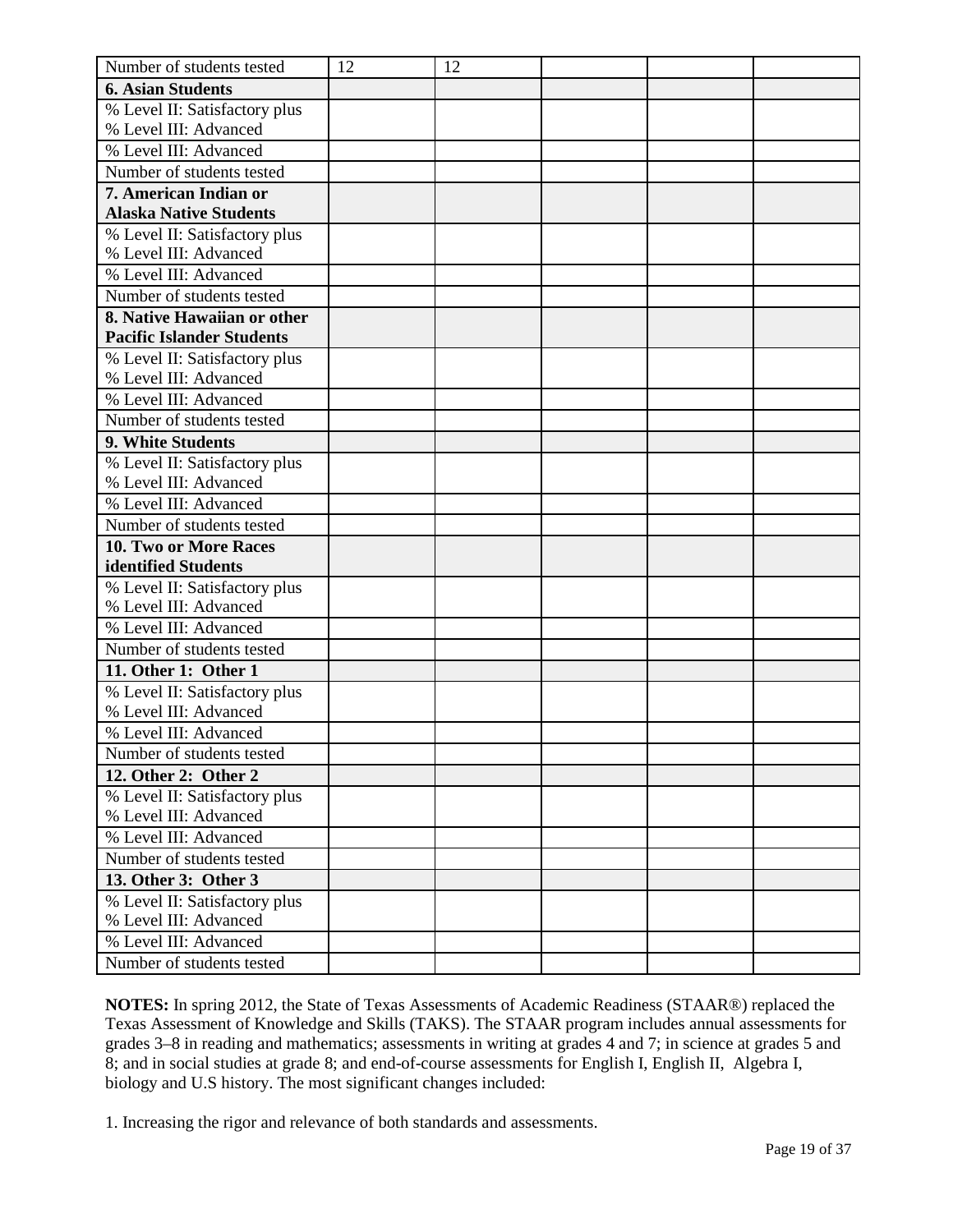2. Creating and assessing postsecondary readiness standards.

3. Establishing campus and district accountability based on higher college- and career-readiness

performance standards on STAAR, and on distinctions earned by campuses demonstrating achievement in areas not measured by the STAAR program as well as on academic performance.

4. Establishing new time lines for interventions and sanctions while also expanding school closure and alternative management options.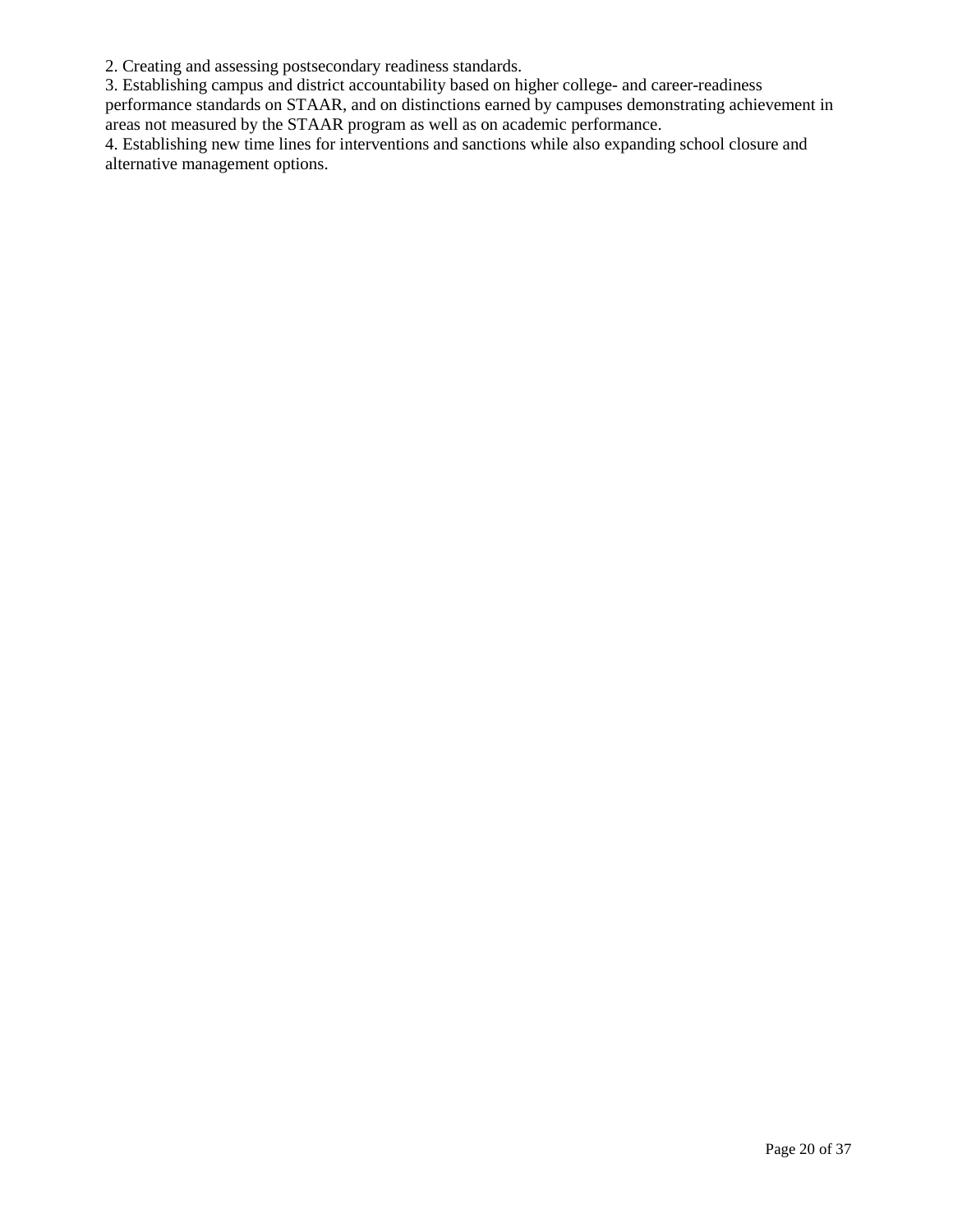### **Subject:** Math **Test: Texas Assessment of Knowledge and** Skill (TAKS) **All Students Tested/Grade:** 3 **Edition/Publication Year:** 2002

Publisher: Texas Education Agency

| School Year                                       | 2012-2013 | 2011-2012 | $2010 - 2011$   | 2009-2010 | 2008-2009 |
|---------------------------------------------------|-----------|-----------|-----------------|-----------|-----------|
| Testing month                                     | Jan       | Jan       | Mar             | Mar       | Mar       |
| <b>SCHOOL SCORES*</b>                             |           |           |                 |           |           |
| % Met plus % Commended                            |           |           | 98              | 100       |           |
| % Commended                                       |           |           | $\overline{37}$ | 48        |           |
| Number of students tested                         |           |           | 49              | 48        |           |
| Percent of total students tested                  |           |           | 100             | 100       |           |
| Number of students tested with                    |           |           |                 |           |           |
| alternative assessment                            |           |           |                 |           |           |
| % of students tested with                         |           |           |                 |           |           |
| alternative assessment                            |           |           |                 |           |           |
| <b>SUBGROUP SCORES</b>                            |           |           |                 |           |           |
| 1. Free and Reduced-Price                         |           |           |                 |           |           |
| Meals/Socio-Economic/                             |           |           |                 |           |           |
| <b>Disadvantaged Students</b>                     |           |           | 98              | 100       |           |
| % Met plus % Commended<br>% Commended             |           |           | 37              | 47        |           |
| Number of students tested                         |           |           | 46              | 47        |           |
|                                                   |           |           |                 |           |           |
| 2. Students receiving Special<br><b>Education</b> |           |           |                 |           |           |
| % Met plus % Commended                            |           |           |                 |           |           |
| % Commended                                       |           |           |                 |           |           |
| Number of students tested                         |           |           |                 |           |           |
| 3. English Language Learner                       |           |           |                 |           |           |
| <b>Students</b>                                   |           |           |                 |           |           |
| % Met plus % Commended                            |           |           | 98              | 100       |           |
| % Commended                                       |           |           | 36              | 43        |           |
| Number of students tested                         |           |           | 42              | 30        |           |
| 4. Hispanic or Latino                             |           |           |                 |           |           |
| <b>Students</b>                                   |           |           |                 |           |           |
| % Met plus % Commended                            |           |           | 98              | 100       |           |
| % Commended                                       |           |           | 38              | 47        |           |
| Number of students tested                         |           |           | 40              | 38        |           |
| 5. African-American                               |           |           |                 |           |           |
| <b>Students</b>                                   |           |           |                 |           |           |
| % Met plus % Commended                            |           |           | 100             | 100       |           |
| % Commended                                       |           |           | 29              | 50        |           |
| Number of students tested                         |           |           | $\overline{7}$  | 10        |           |
| <b>6. Asian Students</b>                          |           |           |                 |           |           |
| % Met plus % Commended                            |           |           |                 |           |           |
| % Commended                                       |           |           |                 |           |           |
| Number of students tested                         |           |           |                 |           |           |
| 7. American Indian or                             |           |           |                 |           |           |
| <b>Alaska Native Students</b>                     |           |           |                 |           |           |
| % Met plus % Commended                            |           |           |                 |           |           |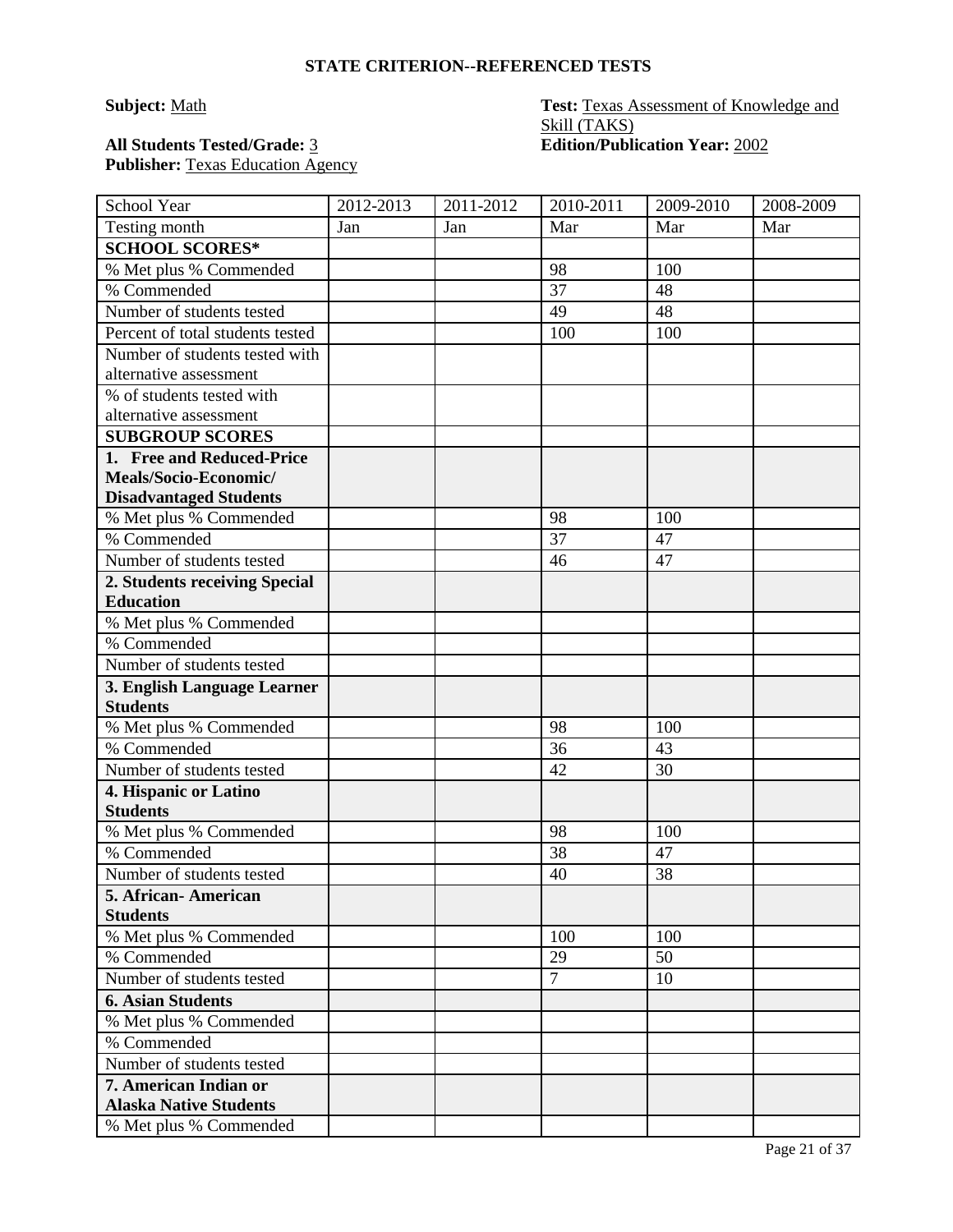| % Commended                      |  |  |  |
|----------------------------------|--|--|--|
| Number of students tested        |  |  |  |
| 8. Native Hawaiian or other      |  |  |  |
| <b>Pacific Islander Students</b> |  |  |  |
| % Met plus % Commended           |  |  |  |
| % Commended                      |  |  |  |
| Number of students tested        |  |  |  |
| 9. White Students                |  |  |  |
| % Met plus % Commended           |  |  |  |
| % Commended                      |  |  |  |
| Number of students tested        |  |  |  |
| 10. Two or More Races            |  |  |  |
| identified Students              |  |  |  |
| % Met plus % Commended           |  |  |  |
| % Commended                      |  |  |  |
| Number of students tested        |  |  |  |
| 11. Other 1: Other 1             |  |  |  |
| % Met plus % Commended           |  |  |  |
| % Commended                      |  |  |  |
| Number of students tested        |  |  |  |
| 12. Other 2: Other 2             |  |  |  |
| % Met plus % Commended           |  |  |  |
| % Commended                      |  |  |  |
| Number of students tested        |  |  |  |
| 13. Other 3: Other 3             |  |  |  |
| % Met plus % Commended           |  |  |  |
| % Commended                      |  |  |  |
| Number of students tested        |  |  |  |

**NOTES:** No data was present for the 3rd grade in the 2008-2009 school year. In its second year, 2009- 2010, KIPP SHARP grew into 3rd grade (the 2nd graders moved up to 3rd) and KIPP SHARP added PreK3. Third graders at KIPP SHARP took the Texas Assessment of Knowledge and Skills and there was no 4th grade at the school.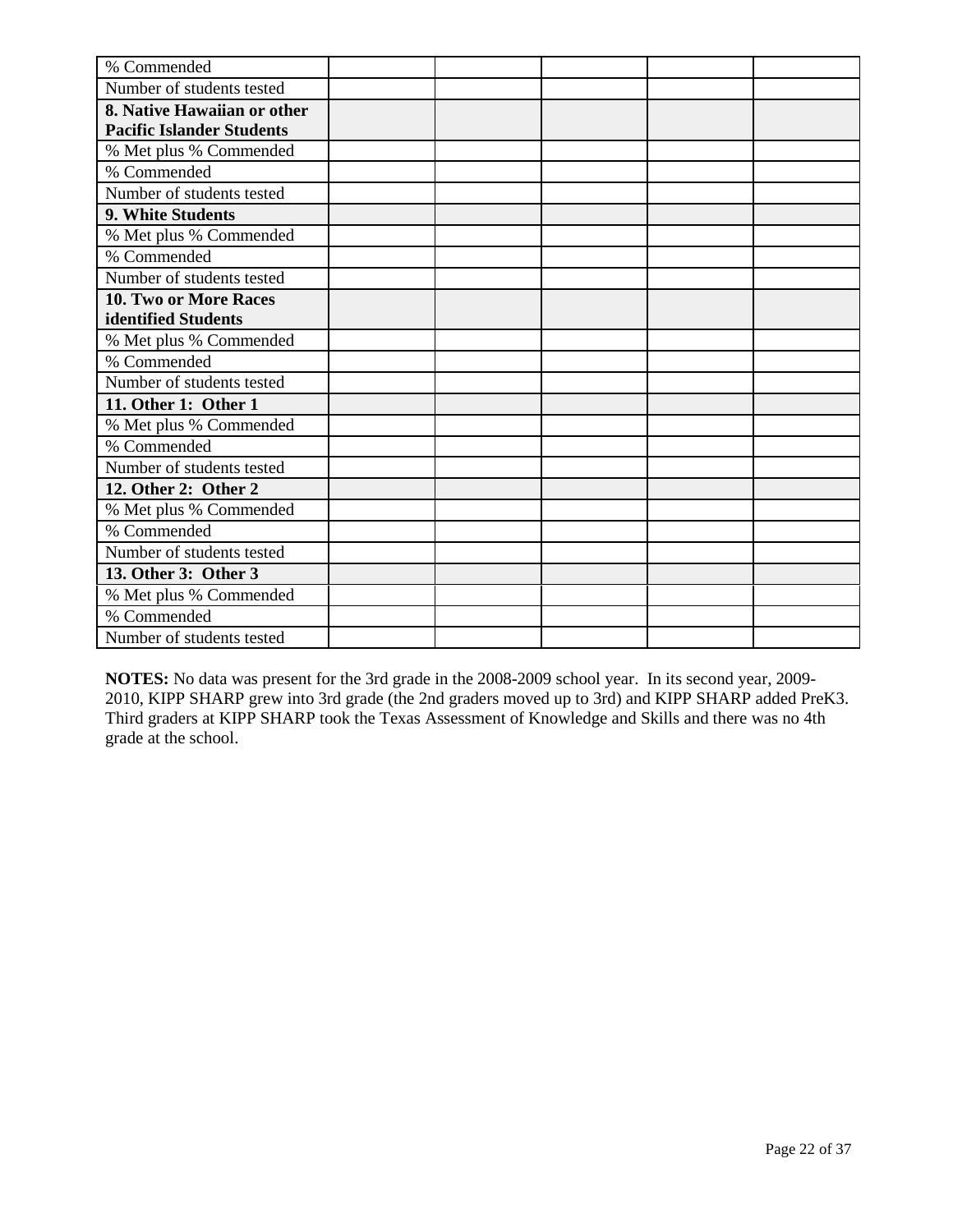**Subject:** Math **Test:** State of Texas Assessments of Academic Readiness (STAAR) **All Students Tested/Grade:** 4 **Edition/Publication Year:** 2012

# Publisher: Texas Education Agency

| School Year                      | 2012-2013 | 2011-2012      | 2010-2011 | 2009-2010 | 2008-2009 |
|----------------------------------|-----------|----------------|-----------|-----------|-----------|
| Testing month                    | Apr       | Apr            | Jan       | Jan       | Jan       |
| <b>SCHOOL SCORES*</b>            |           |                |           |           |           |
| % Level II: Satisfactory plus    | 94        | 100            |           |           |           |
| % Level III: Advanced            |           |                |           |           |           |
| % Level III: Advanced            | 39        | 28             |           |           |           |
| Number of students tested        | 82        | 47             |           |           |           |
| Percent of total students tested | 100       | 100            |           |           |           |
| Number of students tested with   |           |                |           |           |           |
| alternative assessment           |           |                |           |           |           |
| % of students tested with        |           |                |           |           |           |
| alternative assessment           |           |                |           |           |           |
| <b>SUBGROUP SCORES</b>           |           |                |           |           |           |
| 1. Free and Reduced-Price        |           |                |           |           |           |
| Meals/Socio-Economic/            |           |                |           |           |           |
| <b>Disadvantaged Students</b>    |           |                |           |           |           |
| % Level II: Satisfactory plus    | 93        | 100            |           |           |           |
| % Level III: Advanced            |           |                |           |           |           |
| % Level III: Advanced            | 34        | 25             |           |           |           |
| Number of students tested        | 74        | 44             |           |           |           |
| 2. Students receiving Special    |           |                |           |           |           |
| <b>Education</b>                 |           |                |           |           |           |
| % Level II: Satisfactory plus    |           |                |           |           |           |
| % Level III: Advanced            |           |                |           |           |           |
| % Level III: Advanced            |           |                |           |           |           |
| Number of students tested        |           |                |           |           |           |
| 3. English Language Learner      |           |                |           |           |           |
| <b>Students</b>                  |           |                |           |           |           |
| % Level II: Satisfactory plus    | 95        | 100            |           |           |           |
| % Level III: Advanced            |           |                |           |           |           |
| % Level III: Advanced            | 36        | 23             |           |           |           |
| Number of students tested        | 39        | 26             |           |           |           |
| 4. Hispanic or Latino            |           |                |           |           |           |
| <b>Students</b>                  |           |                |           |           |           |
| % Level II: Satisfactory plus    | 96        | 100            |           |           |           |
| % Level III: Advanced            |           |                |           |           |           |
| % Level III: Advanced            | 41        | 26             |           |           |           |
| Number of students tested        | 68        | 38             |           |           |           |
| 5. African-American              |           |                |           |           |           |
| <b>Students</b>                  |           |                |           |           |           |
| % Level II: Satisfactory plus    | 82        | 100            |           |           |           |
| % Level III: Advanced            |           |                |           |           |           |
| % Level III: Advanced            | 18        | 29             |           |           |           |
| Number of students tested        | 11        | $\overline{7}$ |           |           |           |
| <b>6. Asian Students</b>         |           |                |           |           |           |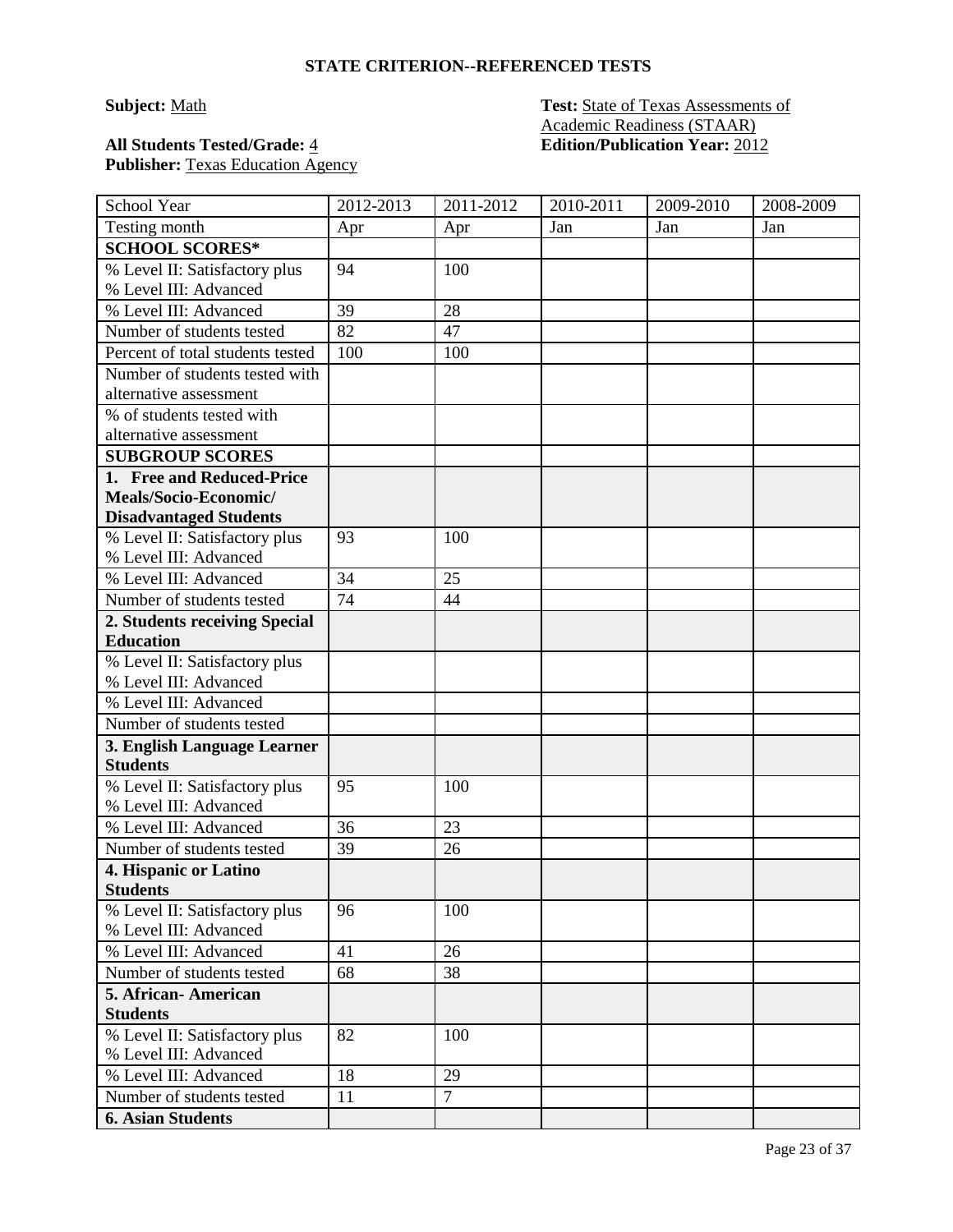| % Level II: Satisfactory plus                      |  |  |  |
|----------------------------------------------------|--|--|--|
| % Level III: Advanced                              |  |  |  |
| % Level III: Advanced                              |  |  |  |
| Number of students tested                          |  |  |  |
| 7. American Indian or                              |  |  |  |
| <b>Alaska Native Students</b>                      |  |  |  |
| % Level II: Satisfactory plus                      |  |  |  |
| % Level III: Advanced                              |  |  |  |
| % Level III: Advanced                              |  |  |  |
| Number of students tested                          |  |  |  |
| 8. Native Hawaiian or other                        |  |  |  |
| <b>Pacific Islander Students</b>                   |  |  |  |
| % Level II: Satisfactory plus                      |  |  |  |
| % Level III: Advanced                              |  |  |  |
| % Level III: Advanced                              |  |  |  |
| Number of students tested                          |  |  |  |
| 9. White Students                                  |  |  |  |
| % Level II: Satisfactory plus                      |  |  |  |
| % Level III: Advanced                              |  |  |  |
| % Level III: Advanced                              |  |  |  |
| Number of students tested                          |  |  |  |
| 10. Two or More Races                              |  |  |  |
|                                                    |  |  |  |
| identified Students                                |  |  |  |
| % Level II: Satisfactory plus                      |  |  |  |
| % Level III: Advanced                              |  |  |  |
| % Level III: Advanced                              |  |  |  |
| Number of students tested                          |  |  |  |
| 11. Other 1: Other 1                               |  |  |  |
| % Level II: Satisfactory plus                      |  |  |  |
| % Level III: Advanced                              |  |  |  |
| % Level III: Advanced                              |  |  |  |
| Number of students tested                          |  |  |  |
| 12. Other 2: Other 2                               |  |  |  |
| % Level II: Satisfactory plus                      |  |  |  |
| % Level III: Advanced                              |  |  |  |
| % Level III: Advanced                              |  |  |  |
| Number of students tested                          |  |  |  |
| 13. Other 3: Other 3                               |  |  |  |
| % Level II: Satisfactory plus                      |  |  |  |
| % Level III: Advanced                              |  |  |  |
| % Level III: Advanced<br>Number of students tested |  |  |  |

**NOTES:** In spring 2012, the State of Texas Assessments of Academic Readiness (STAAR®) replaced the Texas Assessment of Knowledge and Skills (TAKS). The STAAR program includes annual assessments for grades 3–8 in reading and mathematics; assessments in writing at grades 4 and 7; in science at grades 5 and 8; and in social studies at grade 8; and end-of-course assessments for English I, English II, Algebra I, biology and U.S history. The most significant changes included:

- 1. Increasing the rigor and relevance of both standards and assessments.
- 2. Creating and assessing postsecondary readiness standards.
- 3. Establishing campus and district accountability based on higher college- and career-readiness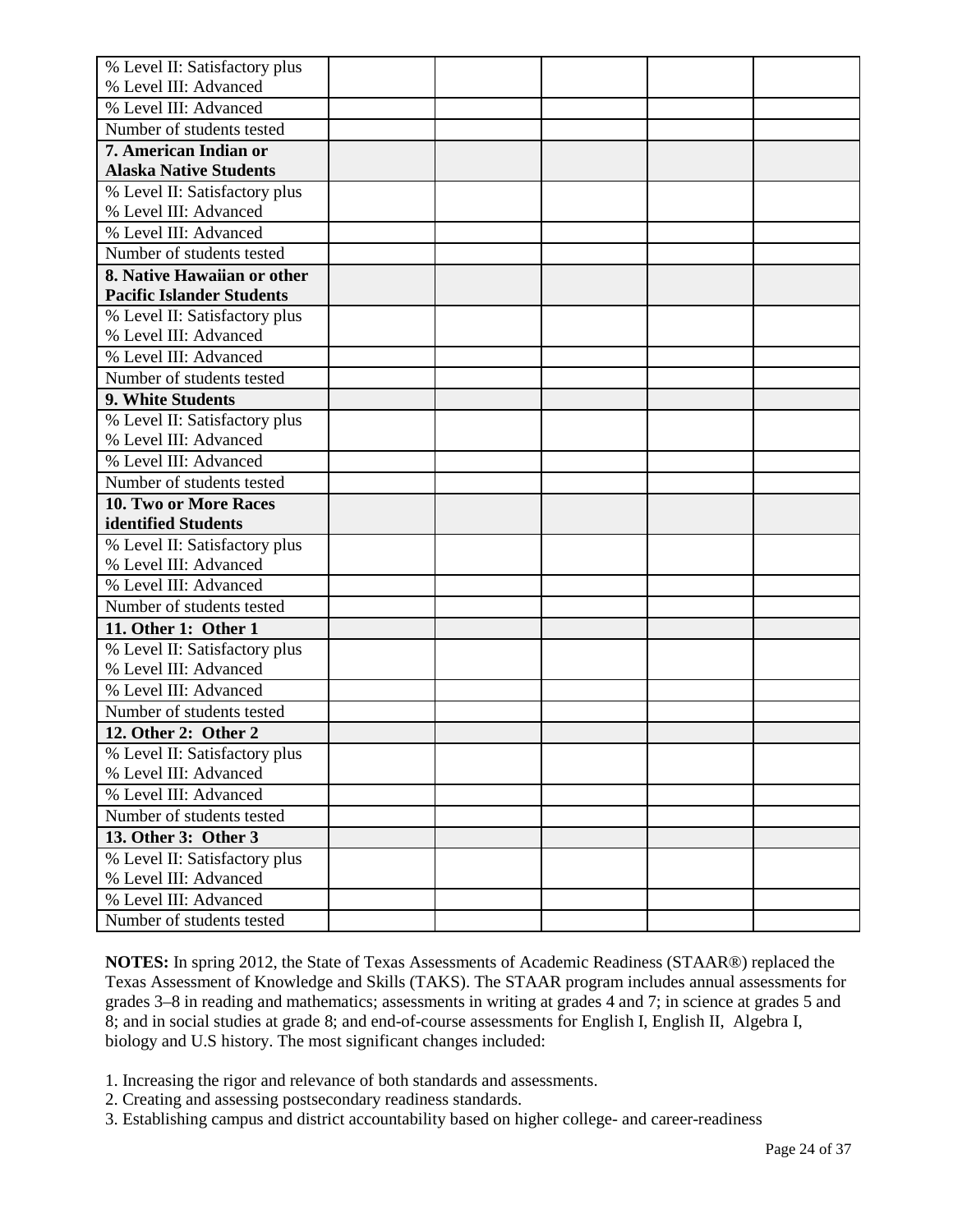performance standards on STAAR, and on distinctions earned by campuses demonstrating achievement in areas not measured by the STAAR program as well as on academic performance.

4. Establishing new time lines for interventions and sanctions while also expanding school closure and alternative management options.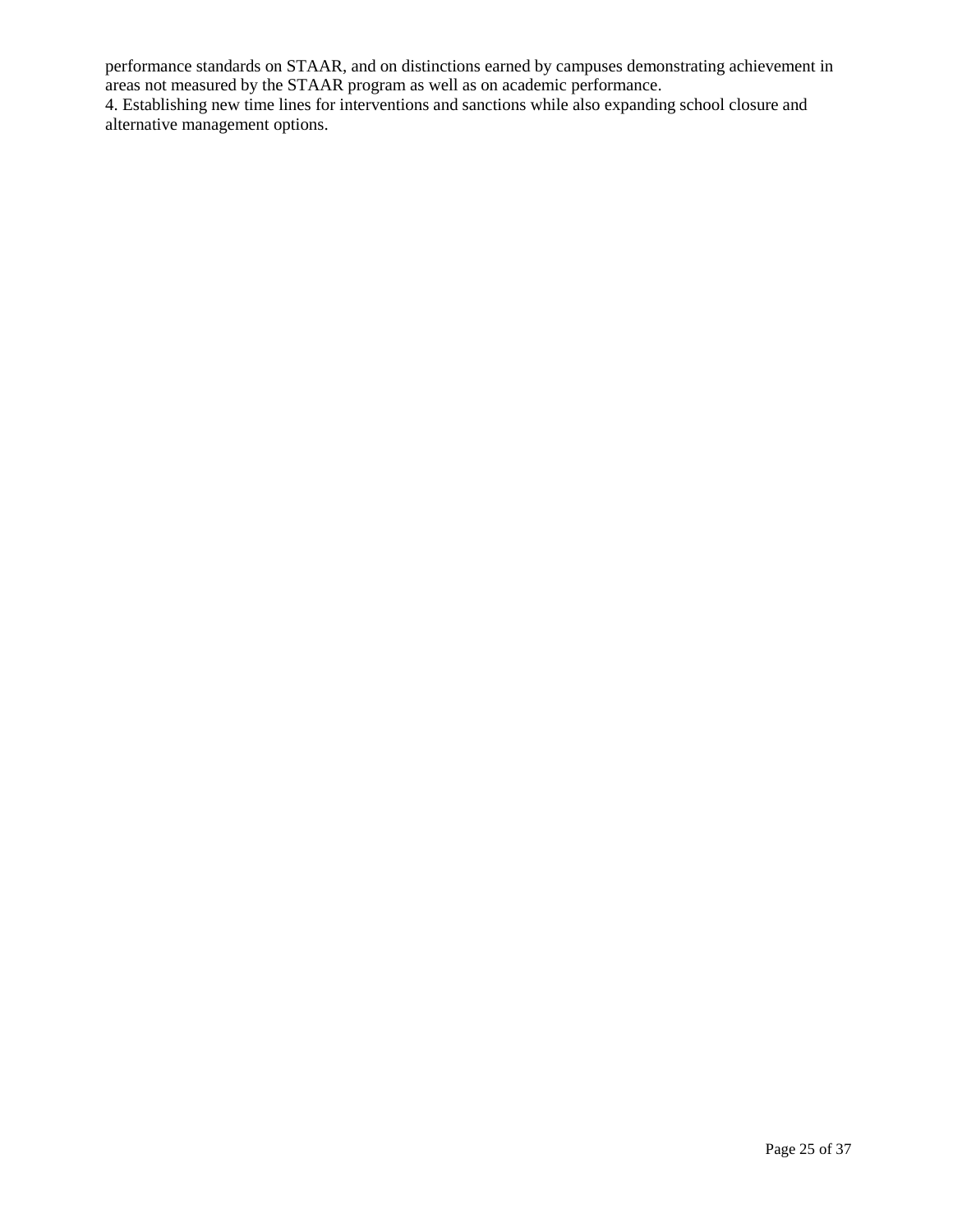### **Subject:** Math **Test: Texas Assessment of Knowledge and** Skill (TAKS) **All Students Tested/Grade:**  $\frac{4}{5}$  **Edition/Publication Year:**  $\frac{2002}{5}$

Publisher: Texas Education Agency

| School Year                                            | 2012-2013 | 2011-2012 | 2010-2011 | 2009-2010 | 2008-2009 |
|--------------------------------------------------------|-----------|-----------|-----------|-----------|-----------|
| Testing month                                          | Jan       | Jan       | Mar       | Mar       | Mar       |
| <b>SCHOOL SCORES*</b>                                  |           |           |           |           |           |
| % Met plus % Commended                                 |           |           | 100       |           |           |
| % Commended                                            |           |           | 55        |           |           |
| Number of students tested                              |           |           | 49        |           |           |
| Percent of total students tested                       |           |           | 100       |           |           |
| Number of students tested with                         |           |           |           |           |           |
| alternative assessment                                 |           |           |           |           |           |
| % of students tested with                              |           |           |           |           |           |
| alternative assessment                                 |           |           |           |           |           |
| <b>SUBGROUP SCORES</b>                                 |           |           |           |           |           |
| 1. Free and Reduced-Price                              |           |           |           |           |           |
| Meals/Socio-Economic/                                  |           |           |           |           |           |
| <b>Disadvantaged Students</b>                          |           |           |           |           |           |
| % Met plus % Commended                                 |           |           | 100       |           |           |
| % Commended                                            |           |           | 53        |           |           |
| Number of students tested                              |           |           | 47        |           |           |
| 2. Students receiving Special                          |           |           |           |           |           |
| <b>Education</b>                                       |           |           |           |           |           |
| % Met plus % Commended                                 |           |           |           |           |           |
| % Commended                                            |           |           |           |           |           |
| Number of students tested                              |           |           |           |           |           |
| 3. English Language Learner                            |           |           |           |           |           |
| <b>Students</b>                                        |           |           |           |           |           |
| % Met plus % Commended                                 |           |           | 100       |           |           |
| % Commended                                            |           |           | 21        |           |           |
| Number of students tested                              |           |           | 29        |           |           |
| 4. Hispanic or Latino                                  |           |           |           |           |           |
| <b>Students</b>                                        |           |           |           |           |           |
| % Met plus % Commended                                 |           |           | 100       |           |           |
| % Commended                                            |           |           | 51        |           |           |
| Number of students tested                              |           |           | 37        |           |           |
| 5. African- American                                   |           |           |           |           |           |
| <b>Students</b><br>% Met plus % Commended              |           |           | 100       |           |           |
| % Commended                                            |           |           |           |           |           |
| Number of students tested                              |           |           | 64        |           |           |
|                                                        |           |           | 11        |           |           |
| <b>6. Asian Students</b>                               |           |           |           |           |           |
| % Met plus % Commended                                 |           |           |           |           |           |
| % Commended                                            |           |           |           |           |           |
| Number of students tested                              |           |           |           |           |           |
| 7. American Indian or<br><b>Alaska Native Students</b> |           |           |           |           |           |
| % Met plus % Commended                                 |           |           |           |           |           |
|                                                        |           |           |           |           |           |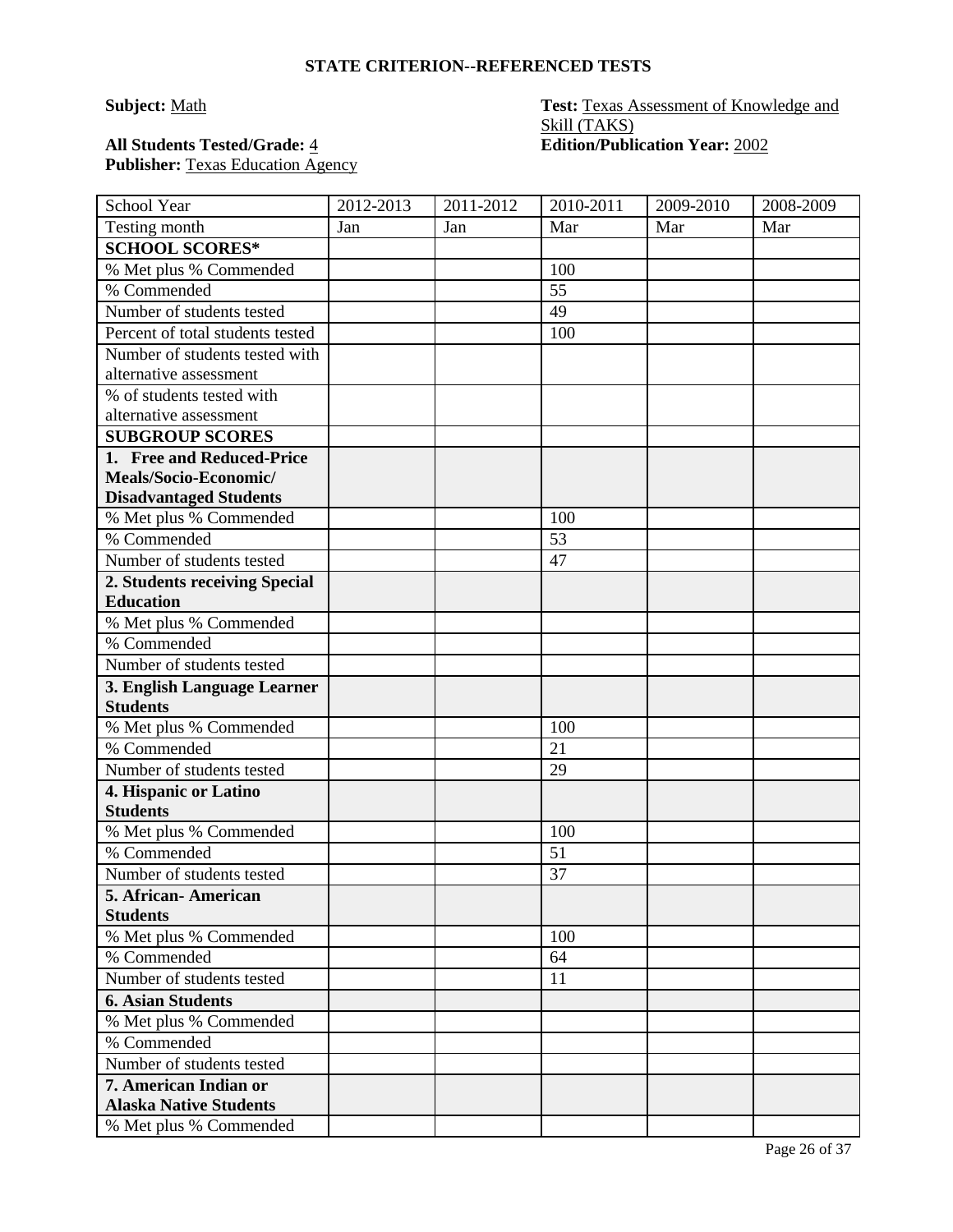| % Commended                      |  |  |  |
|----------------------------------|--|--|--|
| Number of students tested        |  |  |  |
| 8. Native Hawaiian or other      |  |  |  |
| <b>Pacific Islander Students</b> |  |  |  |
| % Met plus % Commended           |  |  |  |
| % Commended                      |  |  |  |
| Number of students tested        |  |  |  |
| 9. White Students                |  |  |  |
| % Met plus % Commended           |  |  |  |
| % Commended                      |  |  |  |
| Number of students tested        |  |  |  |
| <b>10. Two or More Races</b>     |  |  |  |
| identified Students              |  |  |  |
| % Met plus % Commended           |  |  |  |
| % Commended                      |  |  |  |
| Number of students tested        |  |  |  |
| 11. Other 1: Other 1             |  |  |  |
| % Met plus % Commended           |  |  |  |
| % Commended                      |  |  |  |
| Number of students tested        |  |  |  |
| 12. Other 2: Other 2             |  |  |  |
| % Met plus % Commended           |  |  |  |
| % Commended                      |  |  |  |
| Number of students tested        |  |  |  |
| 13. Other 3: Other 3             |  |  |  |
| % Met plus % Commended           |  |  |  |
| % Commended                      |  |  |  |
| Number of students tested        |  |  |  |

**NOTES:** No data present for the 4th grade in the 2008-2009 school year and 2009-2010 school year. In its second year, 2009-2010, KIPP SHARP grew into 3rd grade (the 2nd graders moved up to 3rd) and KIPP SHARP added PreK3. Fourth graders took the Texas Assessment of Knowledge and Skills in 2010-2011, as KIPP SHARP was fully grown with PreK3 through 4th grade.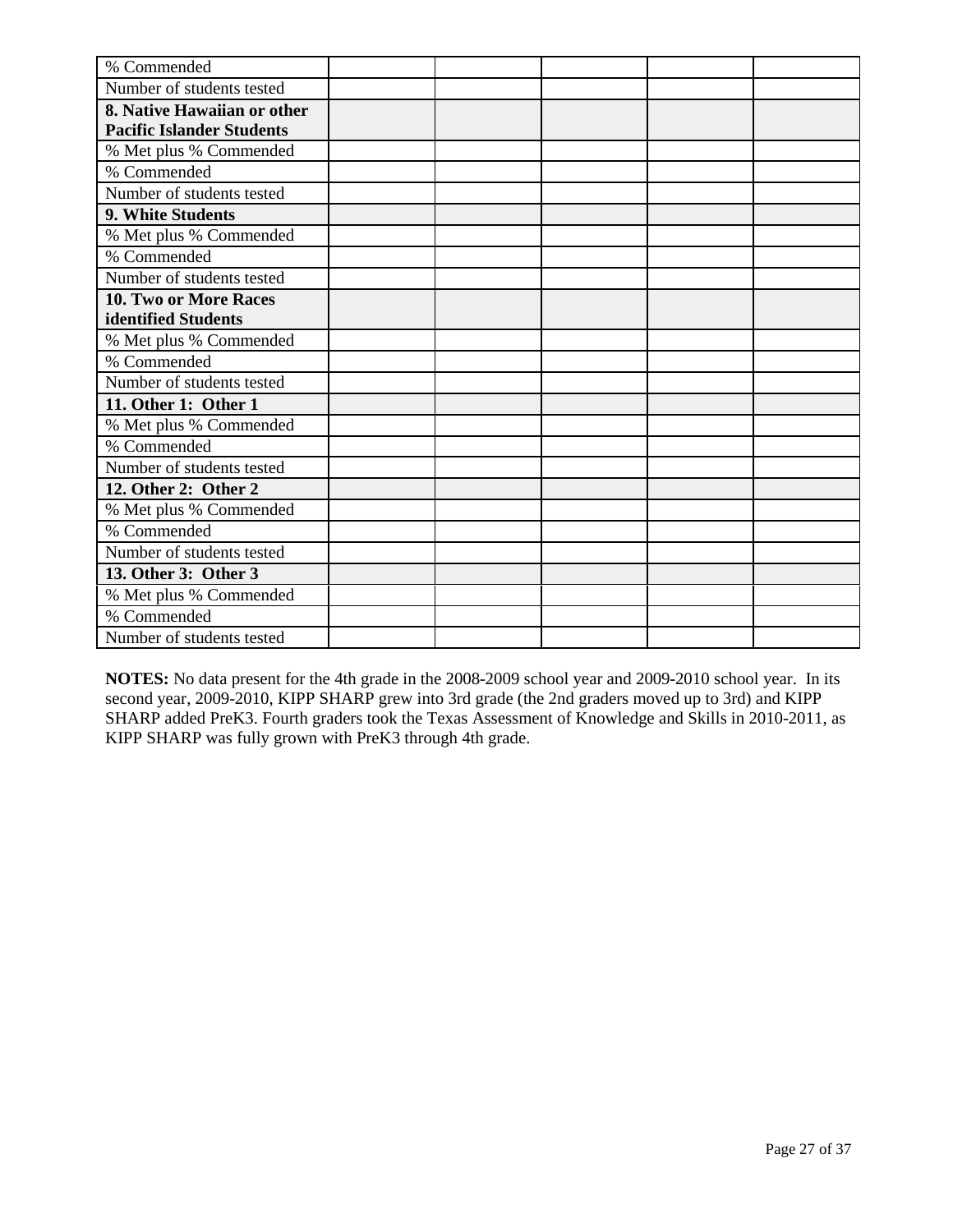#### **Subject: Reading/ELA Test: State of Texas Assessments of** Academic Readiness (STAAR) **All Students Tested/Grade:** 3 **Edition/Publication Year:** 2012

Publisher: Texas Education Agency

| School Year                                            | 2012-2013    | 2011-2012 | 2010-2011 | 2009-2010 | 2008-2009 |
|--------------------------------------------------------|--------------|-----------|-----------|-----------|-----------|
| Testing month                                          | Apr          | Apr       | Jan       | Jan       | Jan       |
| <b>SCHOOL SCORES*</b>                                  |              |           |           |           |           |
| % Level II: Satisfactory plus                          | 97           | 97        |           |           |           |
| % Level III: Advanced                                  |              |           |           |           |           |
| % Advanced                                             | 23           | 31        |           |           |           |
| Number of students tested                              | 101          | 88        |           |           |           |
| Percent of total students tested                       | 100          | 100       |           |           |           |
| Number of students tested with                         | $\mathbf{1}$ |           |           |           |           |
| alternative assessment                                 |              |           |           |           |           |
| % of students tested with                              | $\mathbf{1}$ |           |           |           |           |
| alternative assessment                                 |              |           |           |           |           |
| <b>SUBGROUP SCORES</b>                                 |              |           |           |           |           |
| 1. Free and Reduced-Price                              |              |           |           |           |           |
| Meals/Socio-Economic/                                  |              |           |           |           |           |
| <b>Disadvantaged Students</b>                          |              |           |           |           |           |
| % Level II: Satisfactory plus                          | 97           | 96        |           |           |           |
| % Level III: Advanced                                  |              |           |           |           |           |
| % Advanced                                             | 21           | 30        |           |           |           |
| Number of students tested                              | 90           | 84        |           |           |           |
| 2. Students receiving Special                          |              |           |           |           |           |
| <b>Education</b>                                       |              |           |           |           |           |
| % Level II: Satisfactory plus                          |              |           |           |           |           |
| % Level III: Advanced                                  |              |           |           |           |           |
| % Advanced                                             |              |           |           |           |           |
| Number of students tested                              |              |           |           |           |           |
| 3. English Language Learner                            |              |           |           |           |           |
| <b>Students</b>                                        |              |           |           |           |           |
| % Level II: Satisfactory plus                          | 98           | 97        |           |           |           |
| % Level III: Advanced                                  |              |           |           |           |           |
| % Advanced                                             | 20           | 33        |           |           |           |
| Number of students tested                              | 82           | 61        |           |           |           |
| 4. Hispanic or Latino                                  |              |           |           |           |           |
| <b>Students</b>                                        |              |           |           |           |           |
| % Level II: Satisfactory plus<br>% Level III: Advanced | 96           | 96        |           |           |           |
| % Advanced                                             | 22           | 30        |           |           |           |
| Number of students tested                              | 83           | 73        |           |           |           |
| 5. African-American                                    |              |           |           |           |           |
| <b>Students</b>                                        |              |           |           |           |           |
| % Level II: Satisfactory plus                          | 100          | 100       |           |           |           |
| % Level III: Advanced                                  |              |           |           |           |           |
| % Advanced                                             | 33           | 33        |           |           |           |
| Number of students tested                              | 12           | 12        |           |           |           |
| <b>6. Asian Students</b>                               |              |           |           |           |           |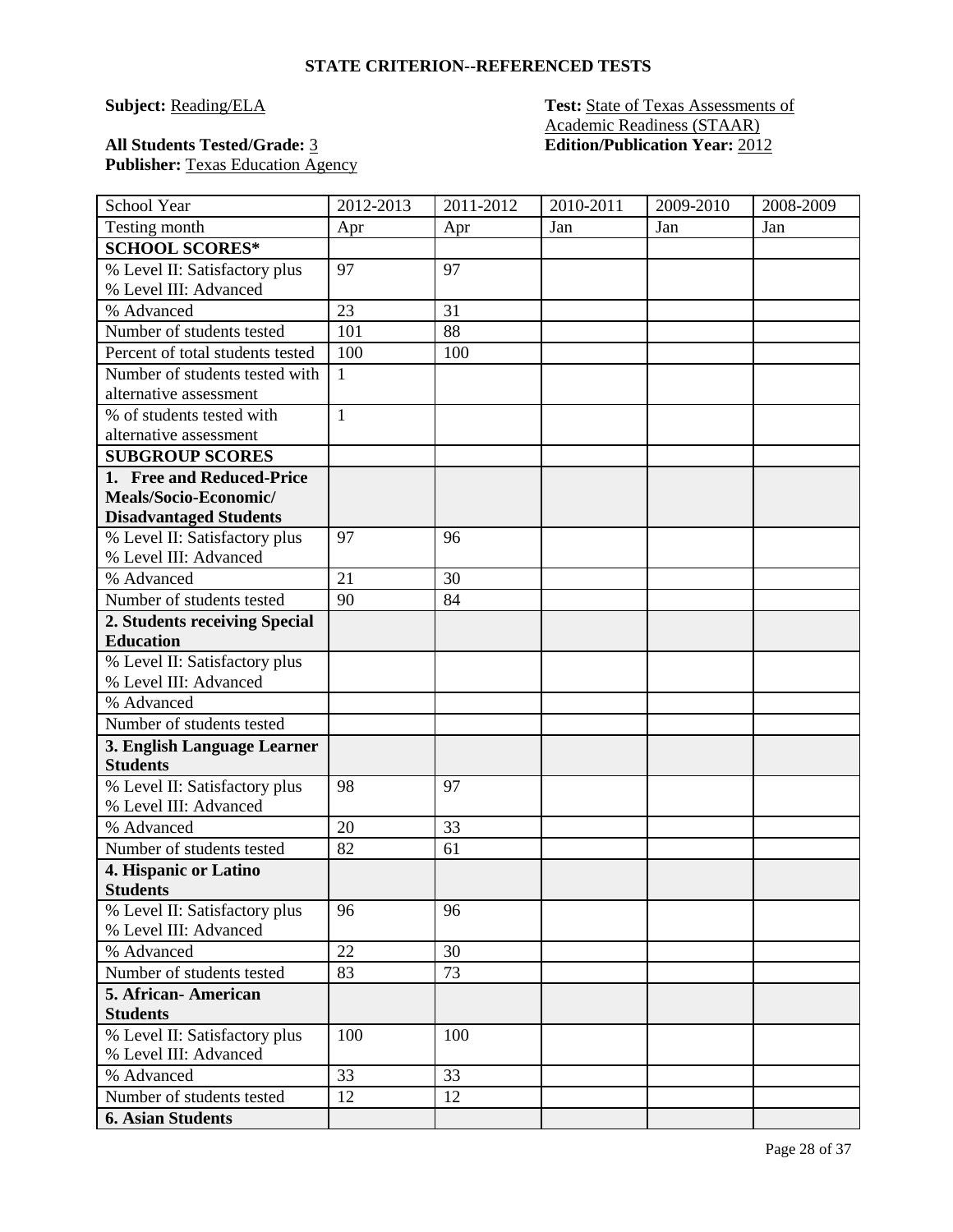| % Level II: Satisfactory plus           |  |  |  |
|-----------------------------------------|--|--|--|
| % Level III: Advanced                   |  |  |  |
| % Advanced                              |  |  |  |
| Number of students tested               |  |  |  |
| 7. American Indian or                   |  |  |  |
| <b>Alaska Native Students</b>           |  |  |  |
| % Level II: Satisfactory plus           |  |  |  |
| % Level III: Advanced                   |  |  |  |
| % Advanced                              |  |  |  |
| Number of students tested               |  |  |  |
| 8. Native Hawaiian or other             |  |  |  |
| <b>Pacific Islander Students</b>        |  |  |  |
| % Level II: Satisfactory plus           |  |  |  |
| % Level III: Advanced                   |  |  |  |
| % Advanced                              |  |  |  |
| Number of students tested               |  |  |  |
| 9. White Students                       |  |  |  |
| % Level II: Satisfactory plus           |  |  |  |
| % Level III: Advanced                   |  |  |  |
| % Advanced                              |  |  |  |
| Number of students tested               |  |  |  |
| 10. Two or More Races                   |  |  |  |
| identified Students                     |  |  |  |
| % Level II: Satisfactory plus           |  |  |  |
| % Level III: Advanced                   |  |  |  |
| % Advanced                              |  |  |  |
| Number of students tested               |  |  |  |
| 11. Other 1: Other 1                    |  |  |  |
|                                         |  |  |  |
| % Level II: Satisfactory plus           |  |  |  |
| % Level III: Advanced                   |  |  |  |
| % Advanced                              |  |  |  |
| Number of students tested               |  |  |  |
| 12. Other 2: Other 2                    |  |  |  |
| % Level II: Satisfactory plus           |  |  |  |
| % Level III: Advanced                   |  |  |  |
| % Advanced                              |  |  |  |
| Number of students tested               |  |  |  |
| 13. Other 3: Other 3                    |  |  |  |
| % Level II: Satisfactory plus           |  |  |  |
| % Level III: Advanced                   |  |  |  |
| % Advanced<br>Number of students tested |  |  |  |

**NOTES:** In spring 2012, the State of Texas Assessments of Academic Readiness (STAAR®) replaced the Texas Assessment of Knowledge and Skills (TAKS). The STAAR program includes annual assessments for grades 3–8 in reading and mathematics; assessments in writing at grades 4 and 7; in science at grades 5 and 8; and in social studies at grade 8; and end-of-course assessments for English I, English II, Algebra I, biology and U.S history. The most significant changes included:

- 1. Increasing the rigor and relevance of both standards and assessments.
- 2. Creating and assessing postsecondary readiness standards.
- 3. Establishing campus and district accountability based on higher college- and career-readiness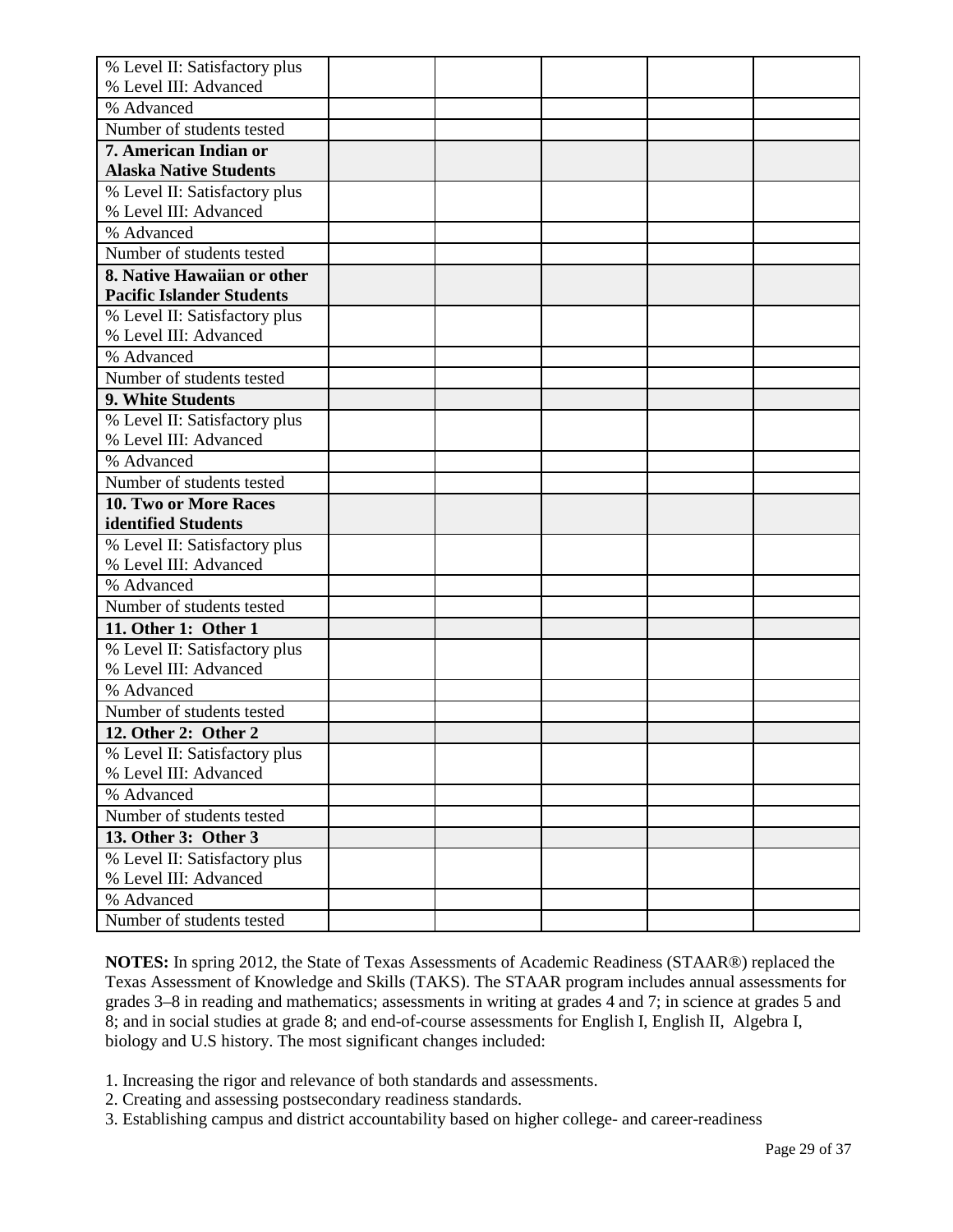performance standards on STAAR, and on distinctions earned by campuses demonstrating achievement in areas not measured by the STAAR program as well as on academic performance.

4. Establishing new time lines for interventions and sanctions while also expanding school closure and alternative management options.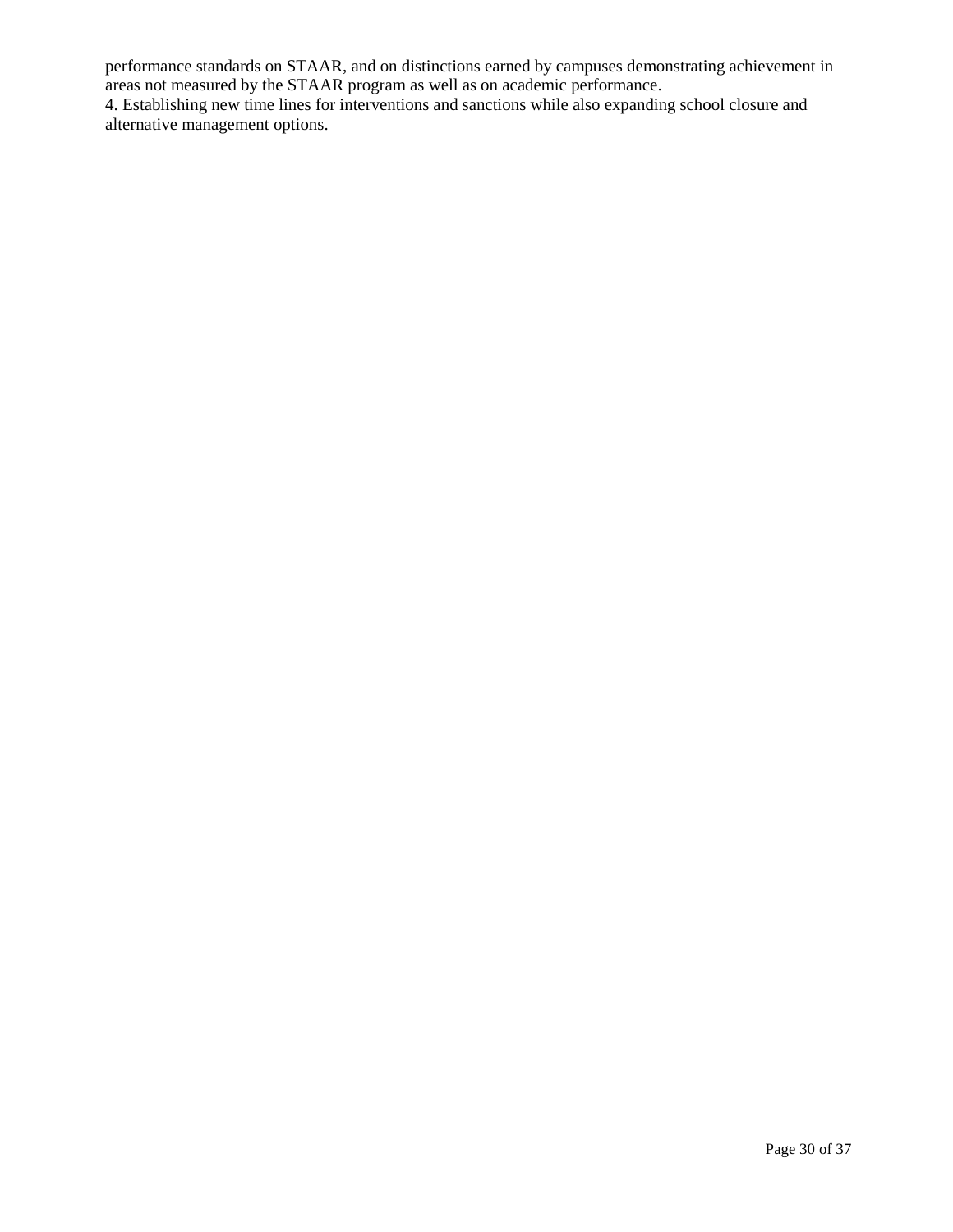# **Subject: Reading/ELA Test: Texas Assessment of Knowledge and** Skill (TAKS)<br>Edition/Publication Year: 2002

**All Students Tested/Grade: 3** Publisher: Texas Education Agency

| School Year                                    | 2012-2013 | 2011-2012 | 2010-2011      | 2009-2010 | 2008-2009 |
|------------------------------------------------|-----------|-----------|----------------|-----------|-----------|
| Testing month                                  | Jan       | Jan       | Mar            | Mar       | Mar       |
| <b>SCHOOL SCORES*</b>                          |           |           |                |           |           |
| % Met plus % Commended                         |           |           | 100            | 100       |           |
| % Commended                                    |           |           | 67             | 67        |           |
| Number of students tested                      |           |           | 49             | 48        |           |
| Percent of total students tested               |           |           | 100            | 100       |           |
| Number of students tested with                 |           |           |                |           |           |
| alternative assessment                         |           |           |                |           |           |
| % of students tested with                      |           |           |                |           |           |
| alternative assessment                         |           |           |                |           |           |
| <b>SUBGROUP SCORES</b>                         |           |           |                |           |           |
| 1. Free and Reduced-Price                      |           |           |                |           |           |
| Meals/Socio-Economic/                          |           |           |                |           |           |
| <b>Disadvantaged Students</b>                  |           |           |                |           |           |
| % Met plus % Commended                         |           |           | 100            | 100       |           |
| % Commended                                    |           |           | 67             | 66        |           |
| Number of students tested                      |           |           | 46             | 47        |           |
| 2. Students receiving Special                  |           |           |                |           |           |
| <b>Education</b>                               |           |           |                |           |           |
| % Met plus % Commended                         |           |           |                |           |           |
| % Commended                                    |           |           |                |           |           |
| Number of students tested                      |           |           |                |           |           |
| 3. English Language Learner<br><b>Students</b> |           |           |                |           |           |
| % Met plus % Commended                         |           |           | 100            | 100       |           |
| % Commended                                    |           |           | 64             | 60        |           |
| Number of students tested                      |           |           | 42             | 30        |           |
| 4. Hispanic or Latino                          |           |           |                |           |           |
| <b>Students</b>                                |           |           |                |           |           |
| % Met plus % Commended                         |           |           | 100            | 100       |           |
| % Commended                                    |           |           | 65             | 63        |           |
| Number of students tested                      |           |           | 40             | 38        |           |
| 5. African-American                            |           |           |                |           |           |
| <b>Students</b>                                |           |           |                |           |           |
| % Met plus % Commended                         |           |           | 100            | 100       |           |
| % Commended                                    |           |           | 86             | 80        |           |
| Number of students tested                      |           |           | $\overline{7}$ | 10        |           |
| <b>6. Asian Students</b>                       |           |           |                |           |           |
| % Met plus % Commended                         |           |           |                |           |           |
| % Commended                                    |           |           |                |           |           |
| Number of students tested                      |           |           |                |           |           |
| 7. American Indian or                          |           |           |                |           |           |
| <b>Alaska Native Students</b>                  |           |           |                |           |           |
| % Met plus % Commended                         |           |           |                |           |           |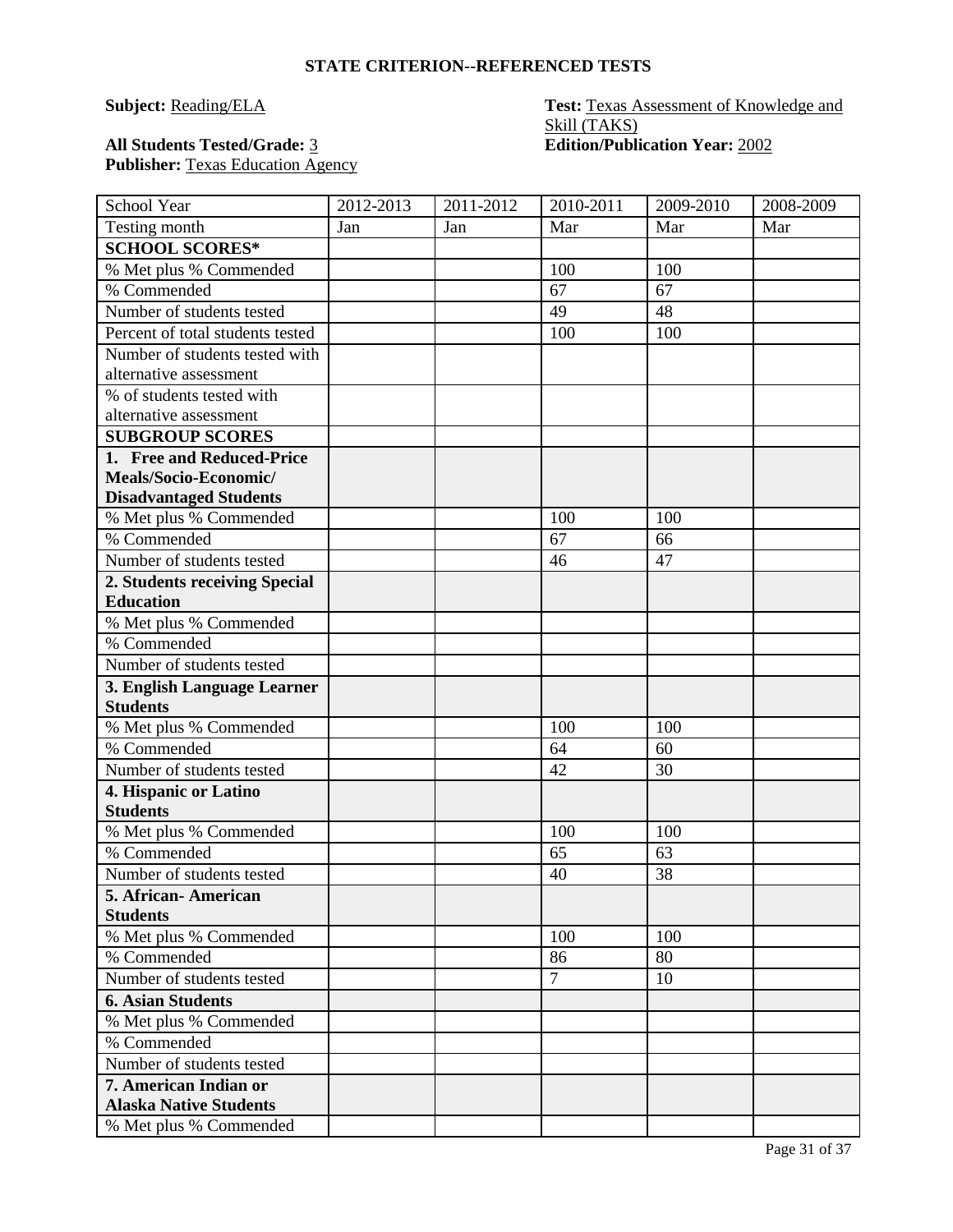| % Commended                      |  |  |  |
|----------------------------------|--|--|--|
| Number of students tested        |  |  |  |
| 8. Native Hawaiian or other      |  |  |  |
| <b>Pacific Islander Students</b> |  |  |  |
| % Met plus % Commended           |  |  |  |
| % Commended                      |  |  |  |
| Number of students tested        |  |  |  |
| 9. White Students                |  |  |  |
| % Met plus % Commended           |  |  |  |
| % Commended                      |  |  |  |
| Number of students tested        |  |  |  |
| <b>10. Two or More Races</b>     |  |  |  |
| identified Students              |  |  |  |
| % Met plus % Commended           |  |  |  |
| % Commended                      |  |  |  |
| Number of students tested        |  |  |  |
| 11. Other 1: Other 1             |  |  |  |
| % Met plus % Commended           |  |  |  |
| % Commended                      |  |  |  |
| Number of students tested        |  |  |  |
| 12. Other 2: Other 2             |  |  |  |
| % Met plus % Commended           |  |  |  |
| % Commended                      |  |  |  |
| Number of students tested        |  |  |  |
| 13. Other 3: Other 3             |  |  |  |
| % Met plus % Commended           |  |  |  |
| % Commended                      |  |  |  |
| Number of students tested        |  |  |  |

**NOTES:** No data was present for the 3rd grade in the 2008-2009 school year. In its second year, 2009- 2010, KIPP SHARP grew into 3rd grade (the 2nd graders moved up to 3rd) and they added PreK3. Third graders took the Texas Assessment of Knowledge and Skills. In 2010-2011, KIPP SHARP was fully grown with PreK3 through 4th grade.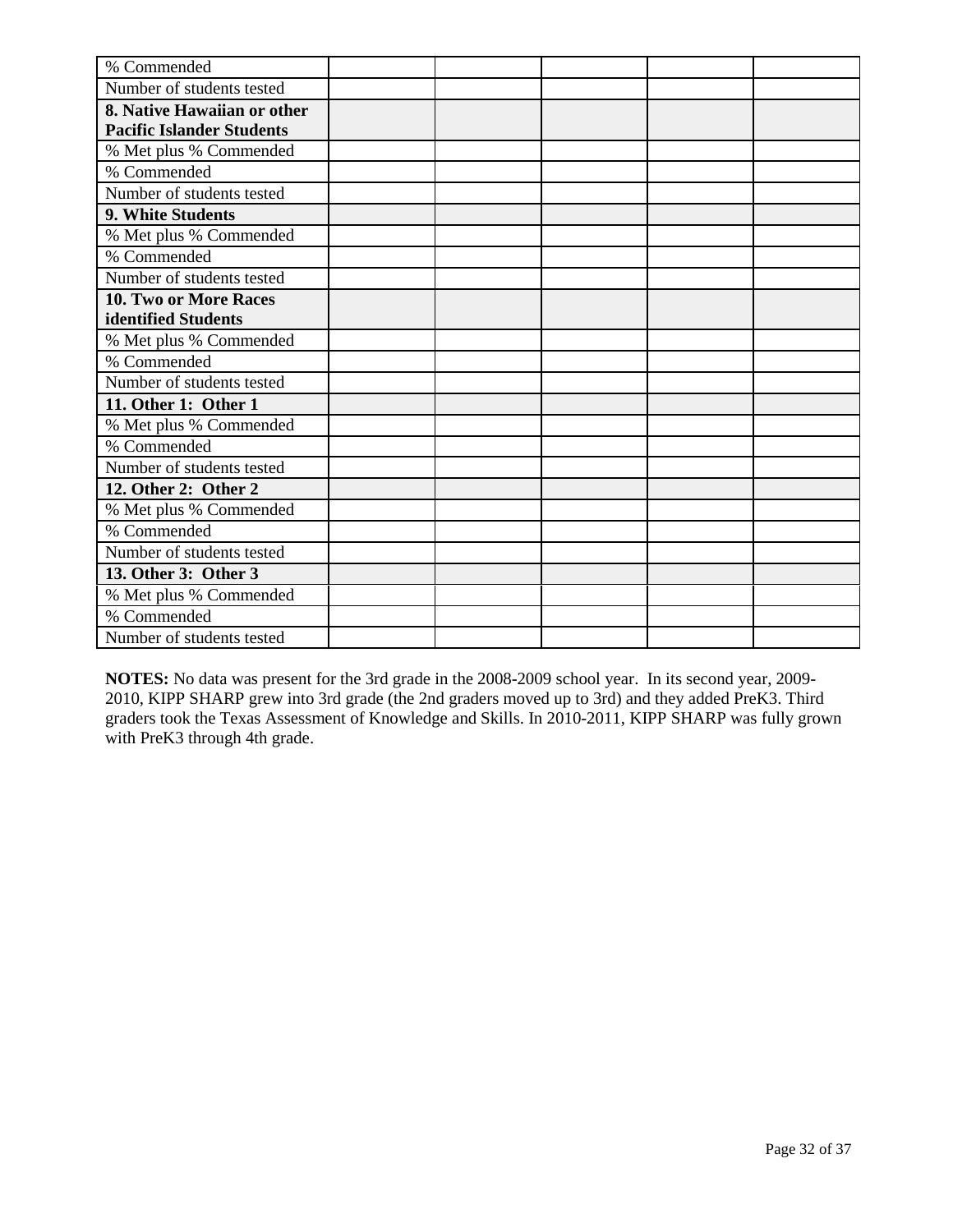# **Subject: Reading/ELA Test: State of Texas Assessments of** Academic Readiness (STAAR)<br>Edition/Publication Year: 2012

**All Students Tested/Grade:**  $\frac{4}{5}$ Publisher: Texas Education Agency

| School Year                      | 2012-2013 | 2011-2012      | 2010-2011 | 2009-2010 | 2008-2009 |
|----------------------------------|-----------|----------------|-----------|-----------|-----------|
| Testing month                    | Apr       | Apr            | Jan       | Jan       | Jan       |
| <b>SCHOOL SCORES*</b>            |           |                |           |           |           |
| % Level II: Satisfactory plus    | 99        | 100            |           |           |           |
| % Level III: Advanced            |           |                |           |           |           |
| % Level III: Advanced            | 37        | 32             |           |           |           |
| Number of students tested        | 82        | 47             |           |           |           |
| Percent of total students tested | 100       | 100            |           |           |           |
| Number of students tested with   |           |                |           |           |           |
| alternative assessment           |           |                |           |           |           |
| % of students tested with        |           |                |           |           |           |
| alternative assessment           |           |                |           |           |           |
| <b>SUBGROUP SCORES</b>           |           |                |           |           |           |
| 1. Free and Reduced-Price        |           |                |           |           |           |
| Meals/Socio-Economic/            |           |                |           |           |           |
| <b>Disadvantaged Students</b>    |           |                |           |           |           |
| % Level II: Satisfactory plus    | 99        | 100            |           |           |           |
| % Level III: Advanced            |           |                |           |           |           |
| % Level III: Advanced            | 34        | 32             |           |           |           |
| Number of students tested        | 74        | 44             |           |           |           |
| 2. Students receiving Special    |           |                |           |           |           |
| <b>Education</b>                 |           |                |           |           |           |
| % Level II: Satisfactory plus    |           |                |           |           |           |
| % Level III: Advanced            |           |                |           |           |           |
| % Level III: Advanced            |           |                |           |           |           |
| Number of students tested        |           |                |           |           |           |
| 3. English Language Learner      |           |                |           |           |           |
| <b>Students</b>                  |           |                |           |           |           |
| % Level II: Satisfactory plus    | 97        | 100            |           |           |           |
| % Level III: Advanced            |           |                |           |           |           |
| % Level III: Advanced            | 26        | 23             |           |           |           |
| Number of students tested        | 39        | 26             |           |           |           |
| 4. Hispanic or Latino            |           |                |           |           |           |
| <b>Students</b>                  |           |                |           |           |           |
| % Level II: Satisfactory plus    | 99        | 100            |           |           |           |
| % Level III: Advanced            |           |                |           |           |           |
| % Level III: Advanced            | 37        | 32             |           |           |           |
| Number of students tested        | 68        | 38             |           |           |           |
| 5. African-American              |           |                |           |           |           |
| <b>Students</b>                  |           |                |           |           |           |
| % Level II: Satisfactory plus    | 100       | 100            |           |           |           |
| % Level III: Advanced            |           |                |           |           |           |
| % Level III: Advanced            | 27        | 29             |           |           |           |
| Number of students tested        | 11        | $\overline{7}$ |           |           |           |
| <b>6. Asian Students</b>         |           |                |           |           |           |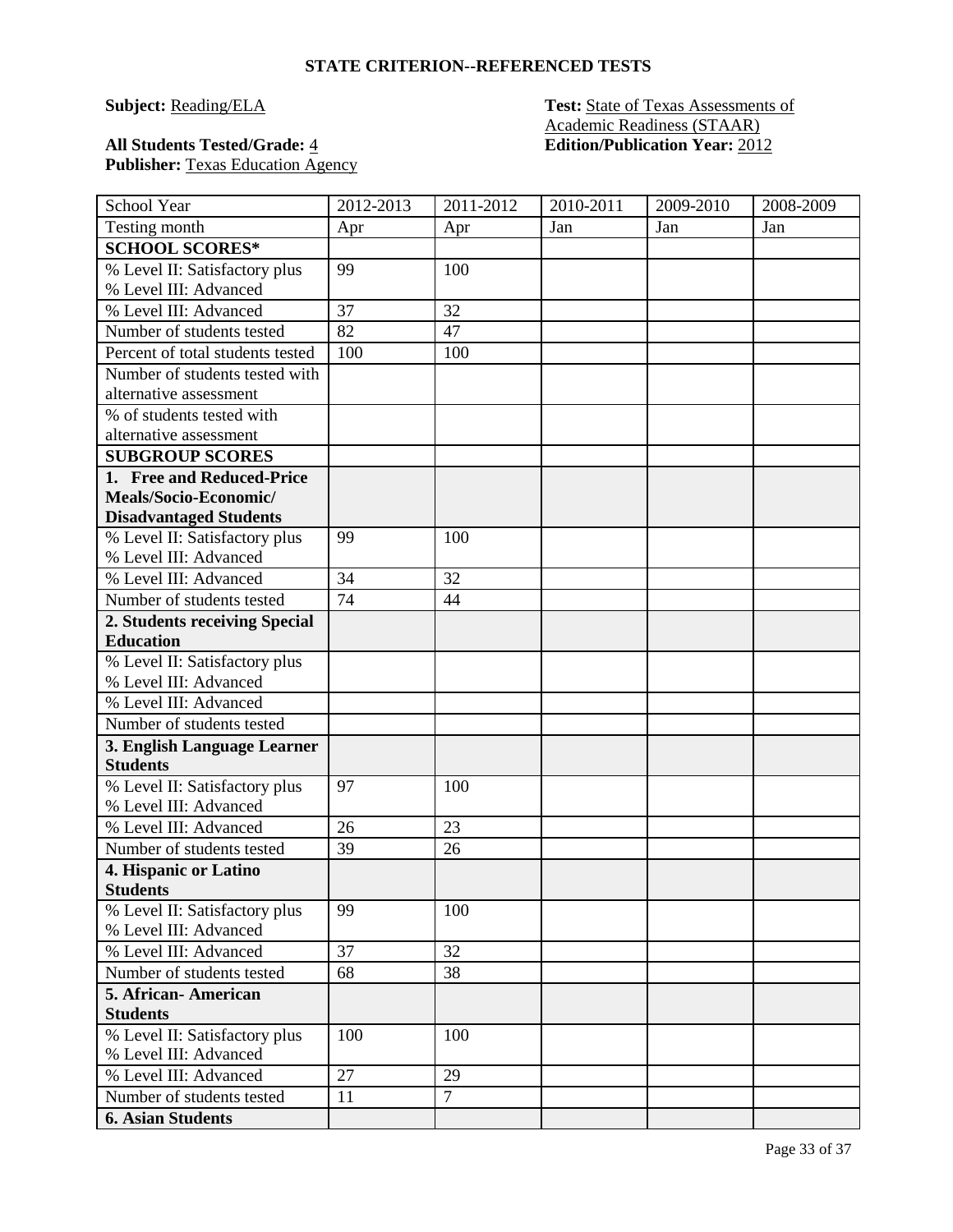| % Level II: Satisfactory plus                      |  |  |  |
|----------------------------------------------------|--|--|--|
| % Level III: Advanced                              |  |  |  |
| % Level III: Advanced                              |  |  |  |
| Number of students tested                          |  |  |  |
| 7. American Indian or                              |  |  |  |
| <b>Alaska Native Students</b>                      |  |  |  |
| % Level II: Satisfactory plus                      |  |  |  |
| % Level III: Advanced                              |  |  |  |
| % Level III: Advanced                              |  |  |  |
| Number of students tested                          |  |  |  |
| 8. Native Hawaiian or other                        |  |  |  |
| <b>Pacific Islander Students</b>                   |  |  |  |
| % Level II: Satisfactory plus                      |  |  |  |
| % Level III: Advanced                              |  |  |  |
| % Level III: Advanced                              |  |  |  |
| Number of students tested                          |  |  |  |
| 9. White Students                                  |  |  |  |
| % Level II: Satisfactory plus                      |  |  |  |
| % Level III: Advanced                              |  |  |  |
| % Level III: Advanced                              |  |  |  |
| Number of students tested                          |  |  |  |
|                                                    |  |  |  |
| 10. Two or More Races                              |  |  |  |
| identified Students                                |  |  |  |
| % Level II: Satisfactory plus                      |  |  |  |
| % Level III: Advanced                              |  |  |  |
| % Level III: Advanced                              |  |  |  |
| Number of students tested                          |  |  |  |
| 11. Other 1: Other 1                               |  |  |  |
| % Level II: Satisfactory plus                      |  |  |  |
| % Level III: Advanced                              |  |  |  |
| % Level III: Advanced                              |  |  |  |
| Number of students tested                          |  |  |  |
| 12. Other 2: Other 2                               |  |  |  |
| % Level II: Satisfactory plus                      |  |  |  |
| % Level III: Advanced                              |  |  |  |
| % Level III: Advanced                              |  |  |  |
| Number of students tested                          |  |  |  |
| 13. Other 3: Other 3                               |  |  |  |
| % Level II: Satisfactory plus                      |  |  |  |
| % Level III: Advanced                              |  |  |  |
| % Level III: Advanced<br>Number of students tested |  |  |  |

**NOTES:** In spring 2012, the State of Texas Assessments of Academic Readiness (STAAR®) replaced the Texas Assessment of Knowledge and Skills (TAKS). The STAAR program includes annual assessments for grades 3–8 in reading and mathematics; assessments in writing at grades 4 and 7; in science at grades 5 and 8; and in social studies at grade 8; and end-of-course assessments for English I, English II, Algebra I, biology and U.S history. The most significant changes included:

- 1. Increasing the rigor and relevance of both standards and assessments.
- 2. Creating and assessing postsecondary readiness standards.
- 3. Establishing campus and district accountability based on higher college- and career-readiness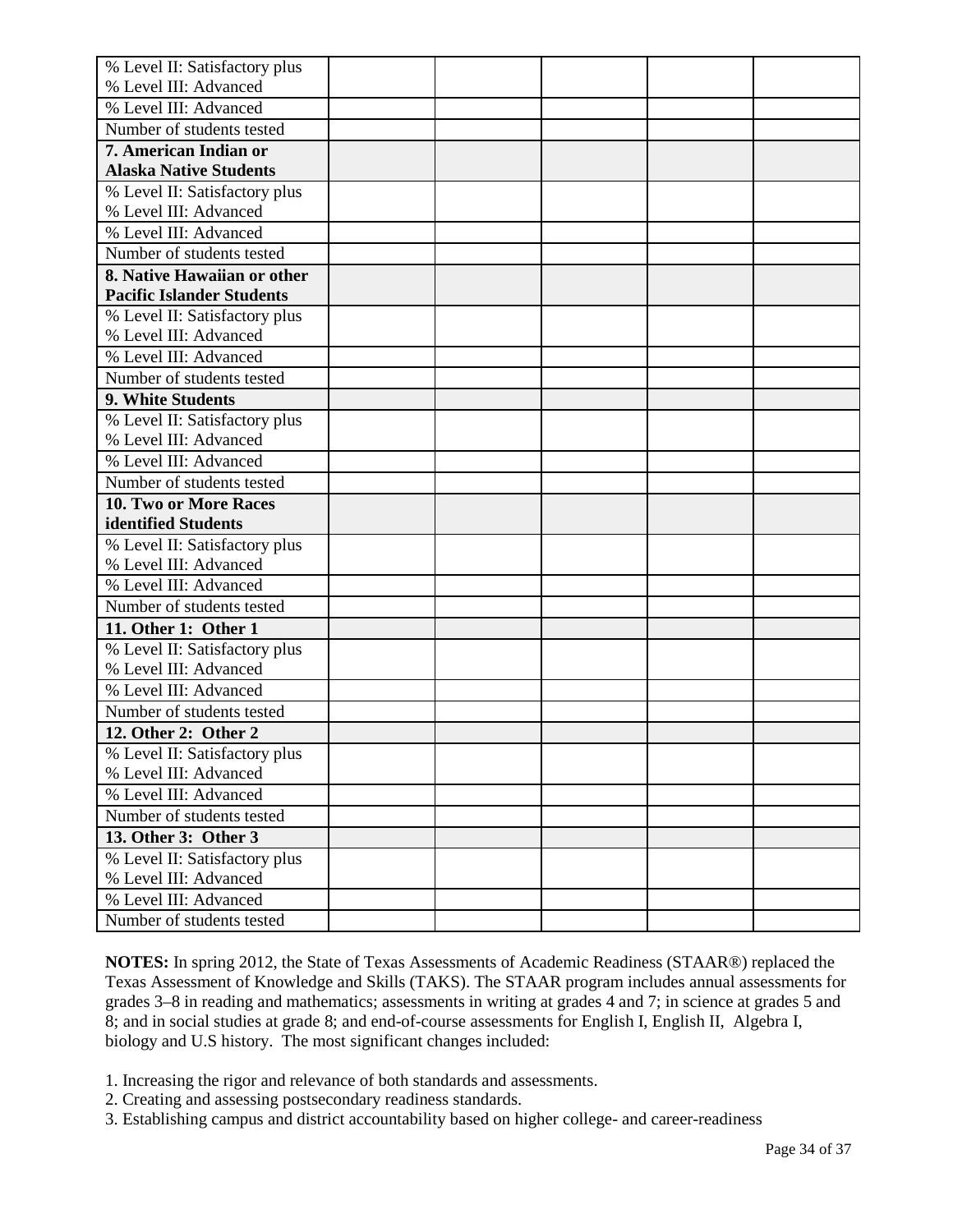performance standards on STAAR, and on distinctions earned by campuses demonstrating achievement in areas not measured by the STAAR program as well as on academic performance.

4. Establishing new time lines for interventions and sanctions while also expanding school closure and alternative management options.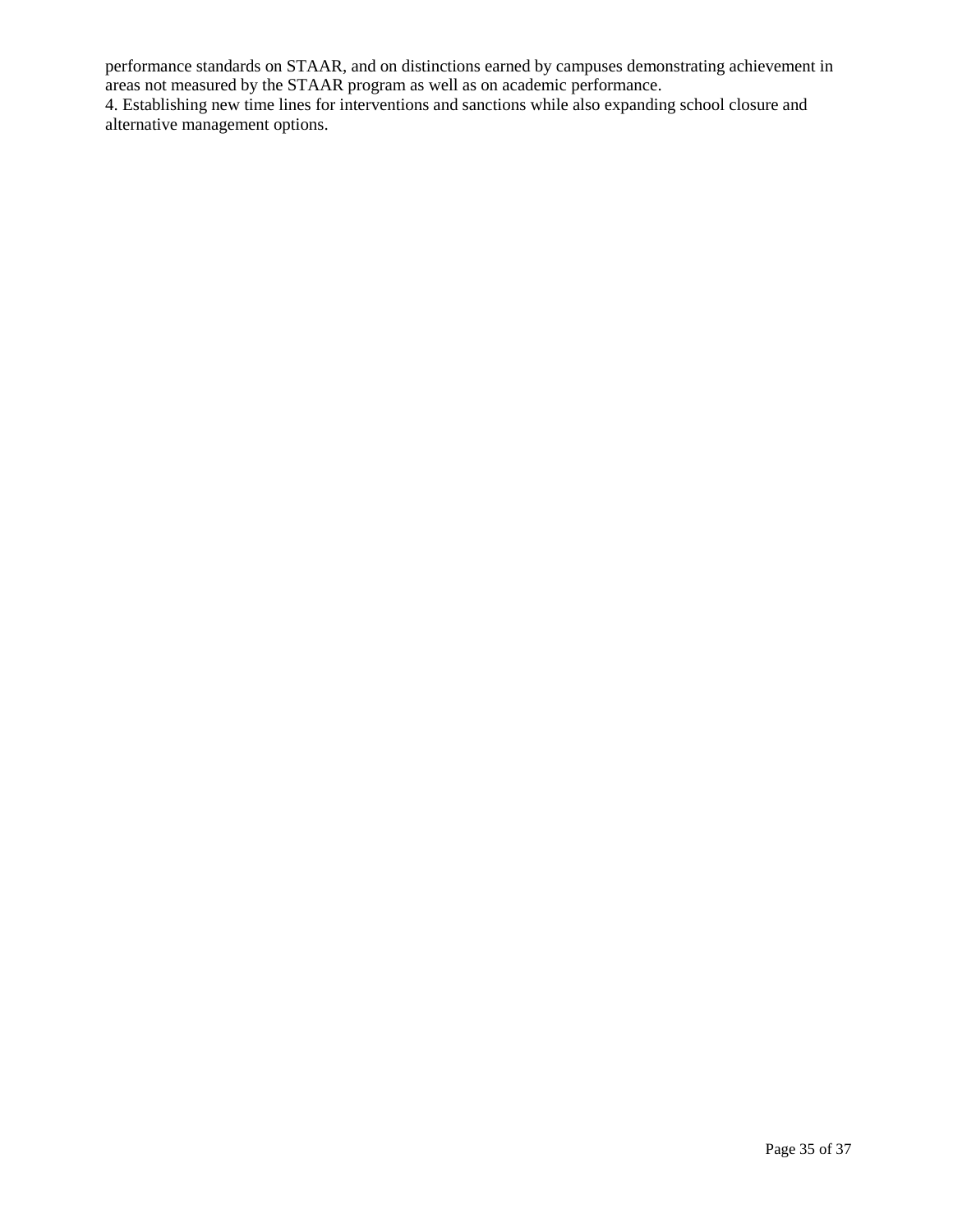# **All Students Tested/Grade:** 4 **Edition/Publication Year:** 2002 Publisher: Texas Education Agency

# **Subject: Reading/ELA Test: Texas Assessment of Knowledge and** Skill (TAKS)

| School Year                      | 2012-2013 | 2011-2012 | 2010-2011 | 2009-2010 | 2008-2009 |
|----------------------------------|-----------|-----------|-----------|-----------|-----------|
| Testing month                    | Jan       | Jan       | Mar       | Mar       | Mar       |
| <b>SCHOOL SCORES*</b>            |           |           |           |           |           |
| % Met plus % Commended           |           |           | 98        |           |           |
| % Commended                      |           |           | 67        |           |           |
| Number of students tested        |           |           | 49        |           |           |
| Percent of total students tested |           |           | 100       |           |           |
| Number of students tested with   |           |           |           |           |           |
| alternative assessment           |           |           |           |           |           |
| % of students tested with        |           |           |           |           |           |
| alternative assessment           |           |           |           |           |           |
| <b>SUBGROUP SCORES</b>           |           |           |           |           |           |
| 1. Free and Reduced-Price        |           |           |           |           |           |
| Meals/Socio-Economic/            |           |           |           |           |           |
| <b>Disadvantaged Students</b>    |           |           |           |           |           |
| % Met plus % Commended           |           |           | 98        |           |           |
| % Commended                      |           |           | 66        |           |           |
| Number of students tested        |           |           | 47        |           |           |
| 2. Students receiving Special    |           |           |           |           |           |
| <b>Education</b>                 |           |           |           |           |           |
| % Met plus % Commended           |           |           |           |           |           |
| % Commended                      |           |           |           |           |           |
| Number of students tested        |           |           |           |           |           |
| 3. English Language Learner      |           |           |           |           |           |
| <b>Students</b>                  |           |           |           |           |           |
| % Met plus % Commended           |           |           | 95        |           |           |
| % Commended                      |           |           | 48        |           |           |
| Number of students tested        |           |           | 21        |           |           |
| 4. Hispanic or Latino            |           |           |           |           |           |
| <b>Students</b>                  |           |           |           |           |           |
| % Met plus % Commended           |           |           | 97        |           |           |
| % Commended                      |           |           | 59        |           |           |
| Number of students tested        |           |           | 37        |           |           |
| 5. African-American              |           |           |           |           |           |
| <b>Students</b>                  |           |           |           |           |           |
| % Met plus % Commended           |           |           | 100       |           |           |
| % Commended                      |           |           | 91        |           |           |
| Number of students tested        |           |           | 11        |           |           |
| <b>6. Asian Students</b>         |           |           |           |           |           |
| % Met plus % Commended           |           |           |           |           |           |
| % Commended                      |           |           |           |           |           |
| Number of students tested        |           |           |           |           |           |
| 7. American Indian or            |           |           |           |           |           |
| <b>Alaska Native Students</b>    |           |           |           |           |           |
| % Met plus % Commended           |           |           |           |           |           |